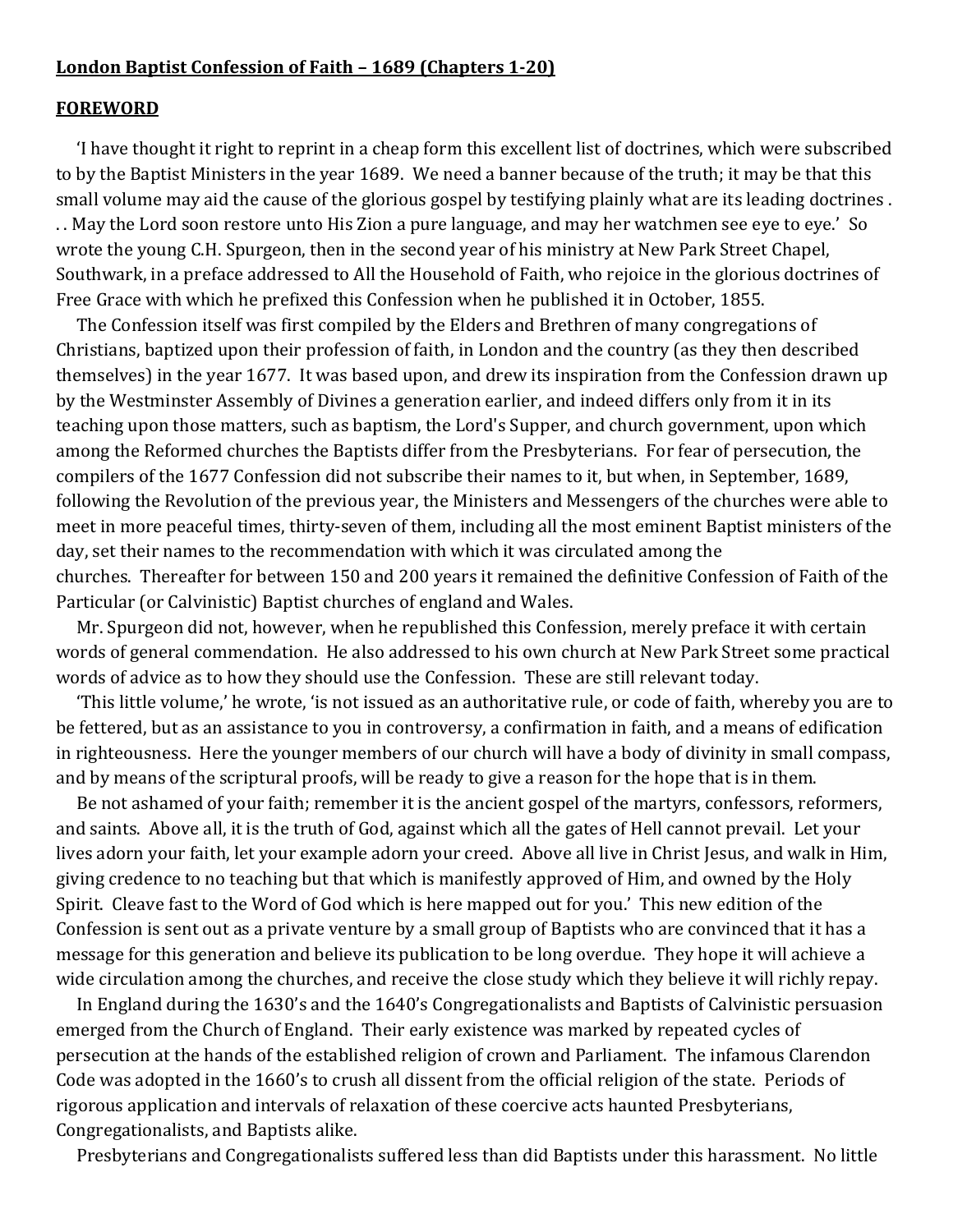reason for their relative success in resisting government tyranny was their united front of doctrinal agreement. All Presbyterians stood by their Westminster Confession of 1646. Congregationalists adopted virtually the same articles of faith in the Savoy Confession of 1658. Feeling their substantial unity with paedobaptists suffering under the same cruel injustice, Calvinistic Baptists met to publish their substantial harmony with them in doctrine.

 A circular letter was sent to particular Baptist churches in England and Wales asking each assembly to send representatives to a meeting in London in 1677. A confession consciously modeled after the Westminster Confession of Faith was approved and published. It has ever since born the name of the Second London Confession. The First London Confession had been issued by seven Baptist congregations of London in 1644. That first document had been drawn up to distinguish newly organized Calvinistic Baptists from the Arminian Baptists and the Anabaptists. Because this second London Confession was drawn up in dark hours of oppression, it was issued anonymously.

A preface to the original publication of 1677 says in part: "... It is now many years since diverse of us.. . did conceive ourselves under a necessity of publishing a Confession of our Faith, for the information and satisfaction of those that did not thoroughly understand what our principles were, of had entertained prejudices against our profession . . . This was first put forth about the year 1643, in the name of seven congregations then gathered in London . . ." (These early Baptists were conscious that the 1644 Calvinistic Baptist Confession predated the 1646 Presbyterian Confession and the 1658 Congregationalist Confession).

 "Forasmuch as this confession is not now commonly to be had; and also that many others have since embraced the same truth which is owned therein; it was judged necessary by us to join together in giving a testimony to the world of our firm adhering to those wholesome principles . . ."

#### **THE BAPTIST CONFESSION OF FAITH**

#### **CHAPTER 1; OF THE HOLY SCRIPTURES**

Paragraph 1. The Holy Scripture is the only sufficient, certain, and infallible rule of all saving knowledge, faith, and obedience,**1** although the light of nature, and the works of creation and providence do so far manifest the goodness, wisdom, and power of God, as to leave men inexcusable; yet they are not sufficient to give that knowledge of God and His will which is necessary unto salvation.**2** Therefore it pleased the Lord at sundry times and in diversified manners to reveal Himself, and to declare (that) His will unto His church;**3** and afterward for the better preserving and propagating of the truth, and for the more sure establishment and comfort of the church against the corruption of the flesh, and the malice of Satan, and of the world, to commit the same wholly unto writing; which makes the Holy Scriptures to be most necessary, those former ways of God's revealing His will unto His people being now completed.**4 1** 2 Tim. 3:15-17; Isa. 8:20; Luke 16:29,31; Eph. 2:20 **2** Rom. 1:19-21, 2:14,15; Psalm 19:1-3 **3** Heb. 1:1 **4** Prov. 22:19-21; Rom. 15:4; 2 Pet. 1:19,20

Paragraph 2. Under the name of Holy Scripture, or the Word of God written, are now contained all the books of the Old and New Testaments, which are these: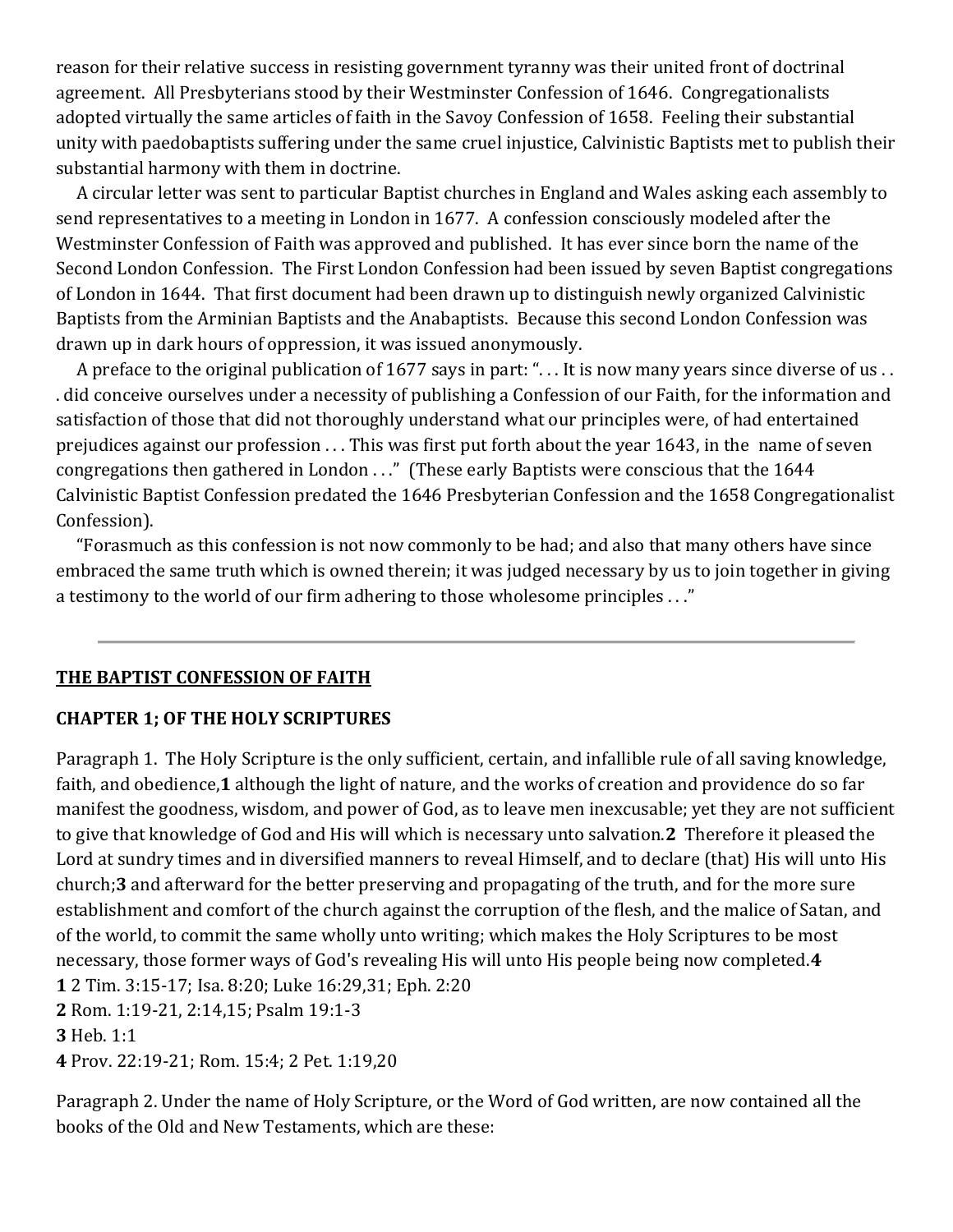#### OF THE OLD TESTAMENT:

| Genesis        | 1 Kings      | Ecclesiastes | Amos      |
|----------------|--------------|--------------|-----------|
| Exodus         | 2 Kings      | The Song of  | Obadiah   |
| Leviticus      | 1 Chronicles | Solomon      | Jonah     |
| <b>Numbers</b> | 2 Chronicles | Isaiah       | Micah     |
| Deuteronomy    | Ezra         | Jeremiah     | Nahum     |
| Joshua         | Nehemiah     | Lamentations | Habakkuk  |
| Judges         | Ester        | Ezekiel      | Zephaniah |
| Ruth           | Job          | Daniel       | Haggai    |
| 1 Samuel       | Psalms       | Hosea        | Zechariah |
| 2 Samuel       | Proverbs     | Joel         | Malachi   |

#### OF THE NEW TESTAMENT:

| Matthew       | Ephesians       | Hebrews    |
|---------------|-----------------|------------|
| Mark          | Philippians     | James      |
| Luke          | Colossians      | 1 Peter    |
| John          | 1 Thessalonians | 2 Peter    |
| Acts          | 2 Thessalonians | 1 John     |
| Romans        | 1 Timothy       | 2 John     |
| 1 Corinthians | 2 Timothy       | 3 John     |
| 2 Corinthians | <b>Titus</b>    | Jude       |
| Galatians     | Philemon        | Revelation |

All of which are given by the inspiration of God, to be the rule of faith and life.**5 5** 2 Tim. 3:16

Paragraph 3. The books commonly called Apocrypha, not being of divine inspiration, are no part of the canon or rule of the Scripture, and, therefore, are of no authority to the church of God, nor to be any otherwise approved or made use of than other human writings.**6 6** Luke 24:27,44; Rom. 3:2

Paragraph 4. The authority of the Holy Scripture, for which it ought to be believed, depends not upon the testimony of any man or church, but wholly upon God (who is truth itself), the author thereof; therefore it is to be received because it is the Word of God.**7 7** 2 Pet. 1:19-21; 2 Tim. 3:16; 2 Thess. 2:13; 1 John 5:9

Paragraph 5. We may be moved and induced by the testimony of the church of God to a high and reverent esteem of the Holy Scriptures; and the heavenliness of the matter, the efficacy of the doctrine, and the majesty of the style, the consent of all the parts, the scope of the whole (which is to give all glory to God), the full discovery it makes of the only way of man's salvation, and many other incomparable excellencies, and entire perfections thereof, are arguments whereby it does abundantly evidence itself to be the Word of God; yet notwithstanding, our full persuasion and assurance of the infallible truth, and divine authority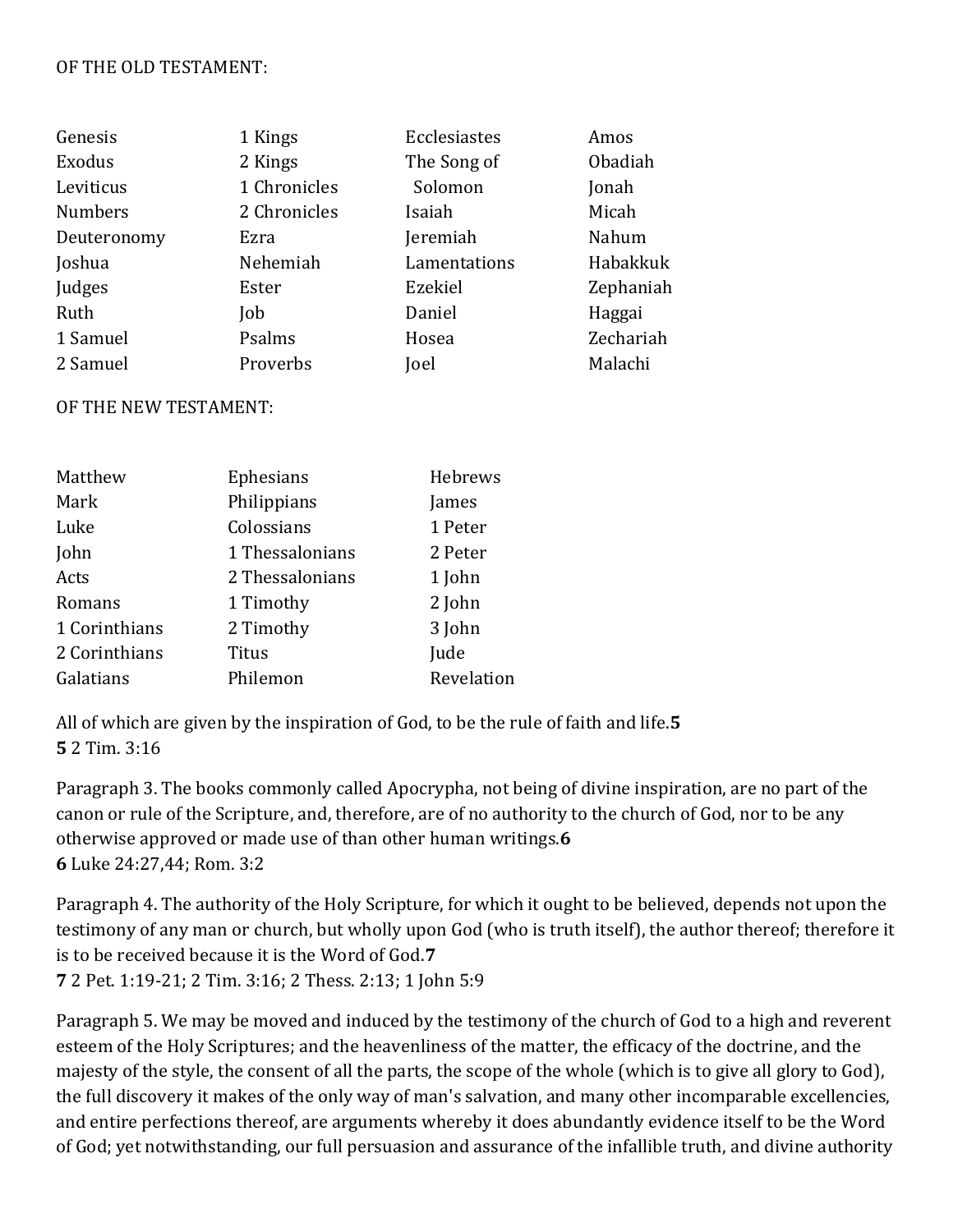thereof, is from the inward work of the Holy Spirit bearing witness by and with the Word in our hearts.**8 8** John 16:13,14; 1 Cor. 2:10-12; 1 John 2:20,27

Paragraph 6. The whole counsel of God concerning all things necessary for His own glory, man's salvation, faith and life, is either expressly set down or necessarily contained in the Holy Scripture: unto which nothing at any time is to be added, whether by new revelation of the Spirit, or traditions of men.**9** Nevertheless, we acknowledge the inward illumination of the Spirit of God to be necessary for the saving understanding of such things as are revealed in the Word,**10** and that there are some circumstances concerning the worship of God, and government of the church, common to human actions and societies, which are to be ordered by the light of nature and Christian prudence, according to the general rules of the Word, which are always to be observed.**11 9** 2 Tim. 3:15-17; Gal. 1:8,9 **10** John 6:45; 1 Cor. 2:9-12 **11** 1 Cor. 11:13,14; 1 Cor. 14:26,40

Paragraph 7. All things in Scripture are not alike plain in themselves, nor alike clear unto all;**12** yet those things which are necessary to be known, believed and observed for salvation, are so clearly propounded and opened in some place of Scripture or other, that not only the learned, but the unlearned, in a due use of ordinary means, may attain to a sufficient understanding of them.**13 12** 2 Pet. 3:16

**13** Ps. 19:7; Psalm 119:130

Paragraph 8. The Old Testament in Hebrew (which was the native language of the people of God of old),**14** and the New Testament in Greek (which at the time of the writing of it was most generally known to the nations), being immediately inspired by God, and by His singular care and providence kept pure in all ages, are therefore authentic; so as in all controversies of religion, the church is finally to appeal to them.**15** But because these original tongues are not known to all the people of God, who have a right unto, and interest in the Scriptures, and are commanded in the fear of God to read,**16** and search them,**17** therefore they are to be translated into the vulgar language of every nation unto which they come,**18** that the Word of God dwelling plentifully in all, they may worship Him in an acceptable manner, and through patience and comfort of the Scriptures may have hope.**19**

**14** Rom. 3:2 Isa. 8:20 Acts 15:15 John 5:39 1 Cor. 14:6,9,11,12,24,28 Col. 3:16

Paragraph 9. The infallible rule of interpretation of Scripture is the Scripture itself; and therefore when there is a question about the true and full sense of any Scripture (which are not many, but one), it must be searched by other places that speak more clearly.**20 20** 2 Pet. 1:20, 21; Acts 15:15, 16

Paragraph 10. The supreme judge, by which all controversies of religion are to be determined, and all decrees of councils, opinions of ancient writers, doctrines of men, and private spirits, are to be examined, and in whose sentence we are to rest, can be no other but the Holy Scripture delivered by the Spirit, into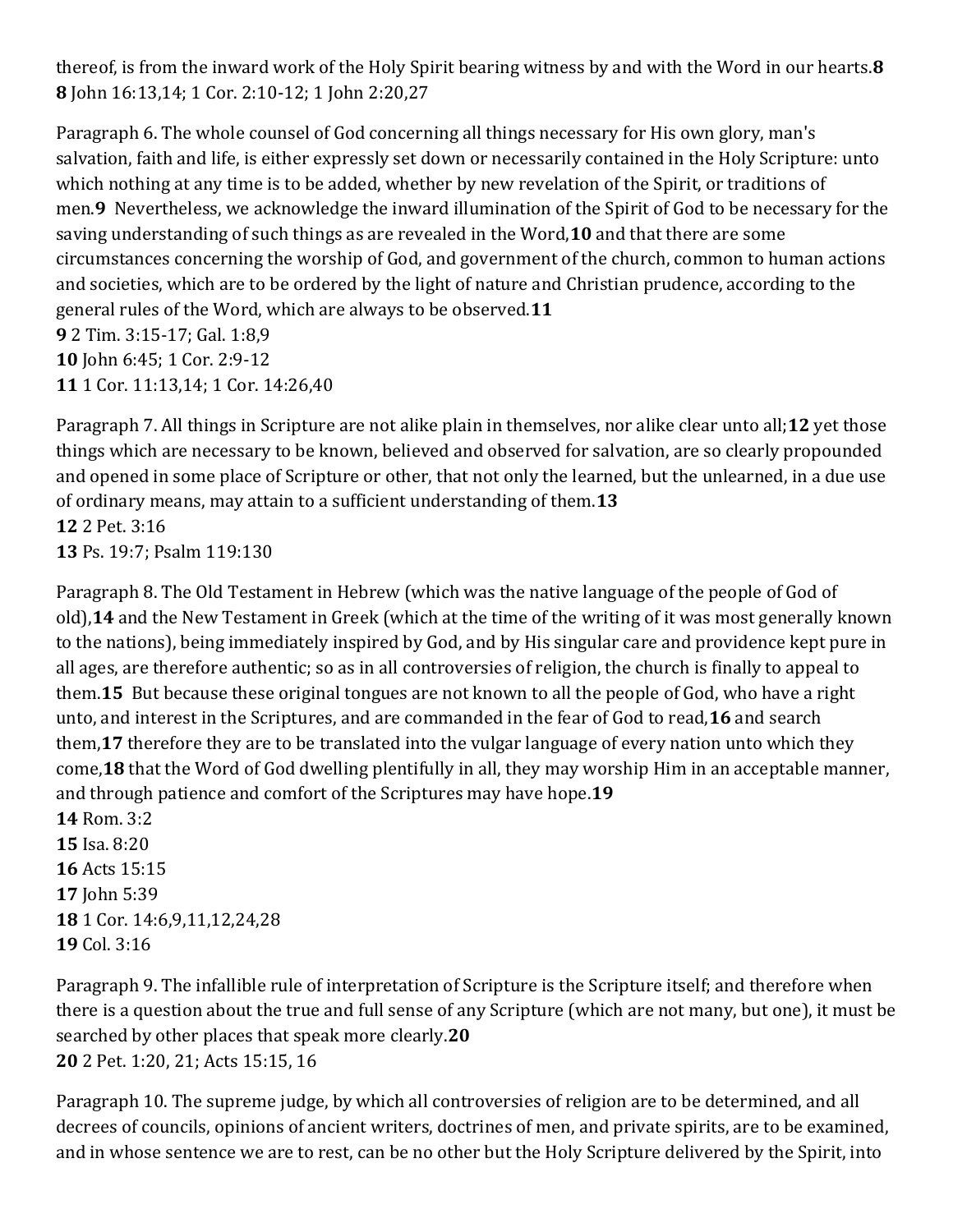## **CHAPTER 2; OF GOD AND OF THE HOLY TRINITY**

Paragraph 1. The Lord our God is but one only living and true God;**1** whose subsistence is in and of Himself,**2** infinite in being and perfection; whose essence cannot be comprehended by any but Himself;**3** a most pure spirit,**4** invisible, without body, parts, or passions, who only hath immortality, dwelling in the light which no man can approach unto;**5** who is

immutable,**6** immense,**7** eternal,**8** incomprehensible, almighty,**9** every way infinite, most holy,**10** most wise, most free, most absolute; working all things according to the counsel of His own immutable and most righteous will,**11** for His own glory;**12** most loving, gracious, merciful, long-suffering, abundant in goodness and truth, forgiving iniquity, transgression, and sin; the rewarder of them that diligently seek Him,**13** and withal most just and terrible in His judgments,**14** hating all sin,**15** and who will by no means clear the guilty.**16**

 1 Cor. 8:4,6; Deut. 6:4 Jer. 10:10; Isa. 48:12 Exod. 3:14 John 4:24 1 Tim. 1:17; Deut. 4:15,16 **6** Mal. 3:6 1 Kings 8:27; Jer. 23:23 **8** Ps. 90:2 Gen. 17:1 **10** Isa. 6:3 Ps. 115:3; Isa. 46:10 Prov. 16:4; Rom. 11:36 Exod. 34:6,7; Heb. 11:6 Neh. 9:32,33 Ps. 5:5,6 Exod. 34:7; Nahum 1:2,3

Paragraph 2. God, having all life,**17** glory,**18** goodness,**19** blessedness, in and of Himself, is alone in and unto Himself all-sufficient, not standing in need of any creature which He hath made, nor deriving any glory from them,**20** but only manifesting His own glory in, by, unto, and upon them; He is the alone fountain of all being, of whom, through whom, and to whom are all things,**21** and He hath most sovereign dominion over all creatures, to do by them, for them, or upon them, whatsoever Himself pleases;**22** in His sight all things are open and manifest,**23** His knowledge is infinite, infallible, and independent upon the creature, so as nothing is to Him contingent or uncertain;**24** He is most holy in all His counsels, in all His works,**25** and in all His commands; to Him is due from angels and men, whatsoever worship,**26** service, or obedience, as creatures they owe unto the Creator, and whatever He is further pleased to require of them.

**17** John 5:26 **18** Ps. 148:13 **19** Ps. 119:68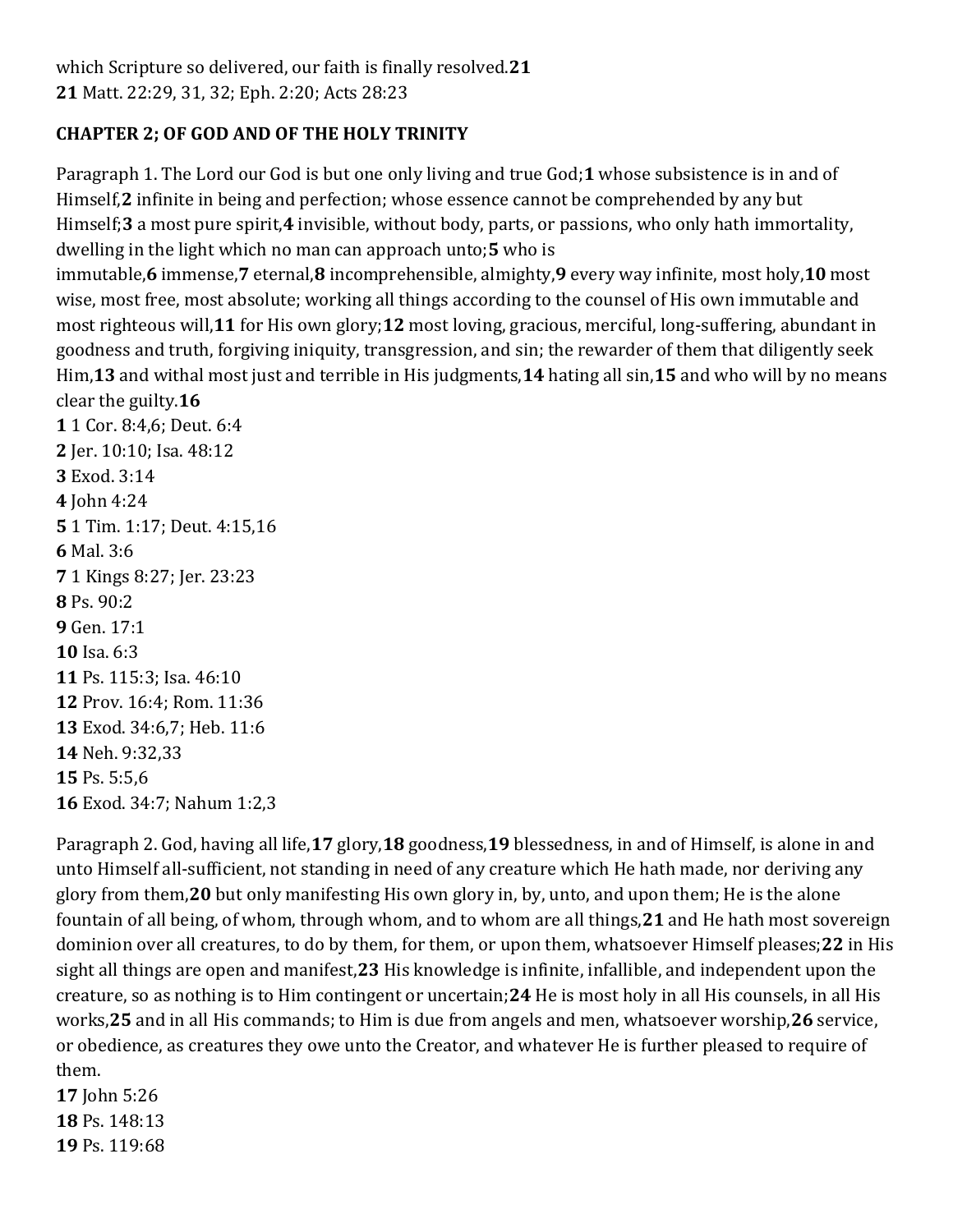Job 22:2,3 Rom. 11:34-36 Dan. 4:25,34,35 Heb. 4:13 Ezek. 11:5; Acts 15:18 Ps. 145:17 Rev. 5:12-14

Paragraph 3. In this divine and infinite Being there are three subsistences, the Father, the Word or Son, and Holy Spirit,**27** of one substance, power, and eternity, each having the whole divine essence, yet the essence undivided:**28** the Father is of none, neither begotten nor proceeding; the Son is eternally begotten of the Father;**29** the Holy Spirit proceeding from the Father and the Son;**30** all infinite, without beginning, therefore but one God, who is not to be divided in nature and being, but distinguished by several peculiar relative properties and personal relations; which doctrine of the Trinity is the foundation of all our communion with God, and comfortable dependence on Him.

 1 John 5:7; Matt. 28:19; 2 Cor. 13:14 Exod. 3:14; John 14:11; I Cor. 8:6 John 1:14,18 John 15:26; Gal. 4:6

## **CHAPTER 3; OF GOD'S DECREE**

Paragraph 1. God hath decreed in himself, from all eternity, by the most wise and holy counsel of His own will, freely and unchangeably, all things, whatsoever comes to pass;**1** yet so as thereby is God neither the author of sin nor hath fellowship with any therein;**2** nor is violence offered to the will of the creature, nor yet is the liberty or contingency of second causes taken away, but rather established;**3** in which appears His wisdom in disposing all things, and power and faithfulness in accomplishing His decree.**4**

 Isa. 46:10; Eph. 1:11; Heb. 6:17; Rom. 9:15,18 James 1:13; 1 John 1:5 Acts 4:27,28; John 19:11 Num. 23:19; Eph. 1:3-5

Paragraph 2. Although God knoweth whatsoever may or can come to pass, upon all supposed conditions,**5** yet hath He not decreed anything, because He foresaw it as future, or as that which would come to pass upon such conditions.**6 5** Acts 15:18 **6** Rom. 9:11,13,16,18

Paragraph 3. By the decree of God, for the manifestation of His glory, some men and angels are predestinated, or foreordained to eternal life through Jesus Christ,**7** to the praise of His glorious grace;**8** others being left to act in their sin to their just condemnation, to the praise of His glorious justice.**9**

**7** I Tim. 5:21; Matt. 25:34 **8** Eph. 1:5,6 **9** Rom. 9:22,23; Jude 4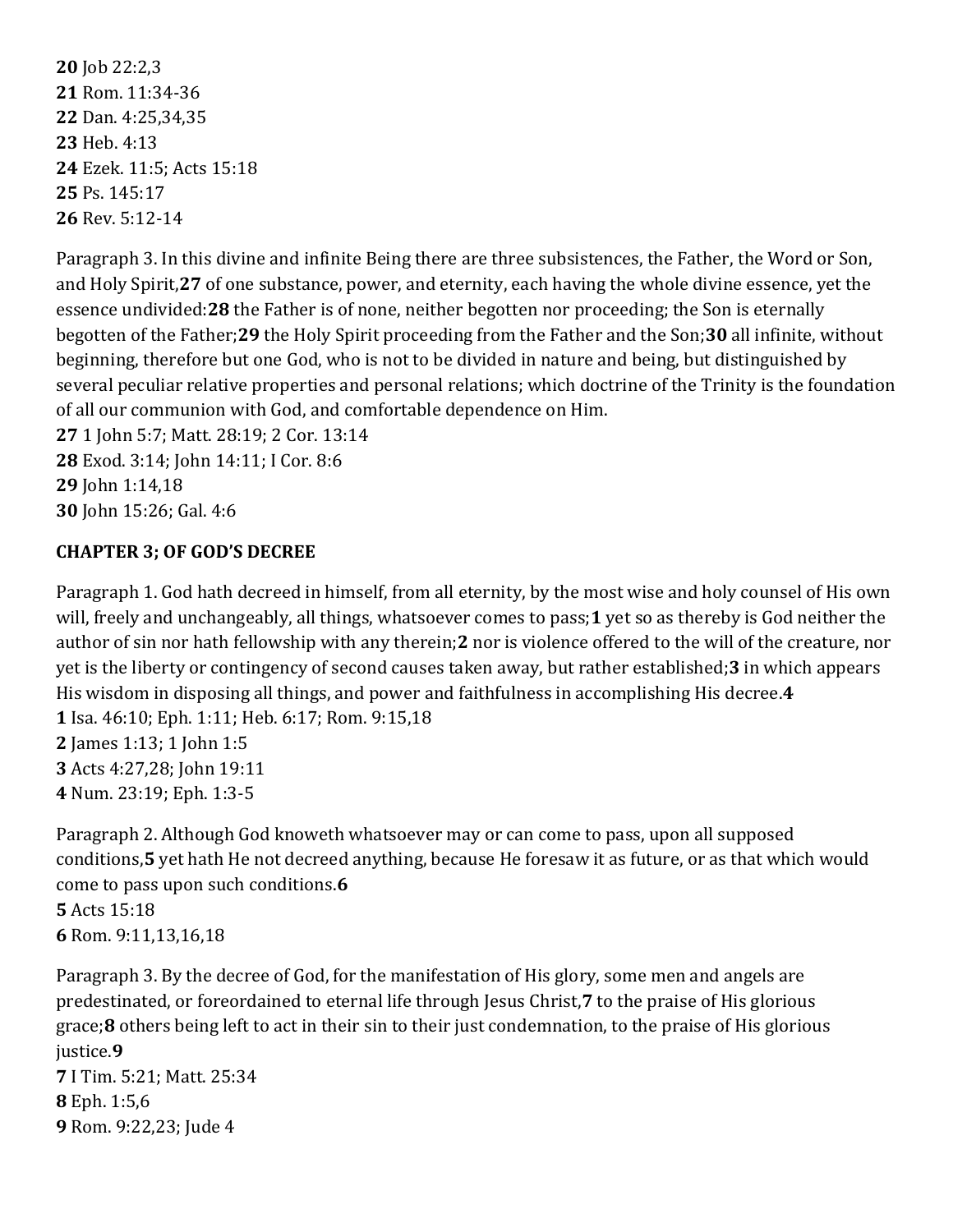Paragraph 4. These angels and men thus predestinated and foreordained, are particularly and unchangeably designed, and their number so certain and definite, that it cannot be either increased or diminished.**10**

**10** 2 Tim. 2:19; John 13:18

Paragraph 5. Those of mankind that are predestinated to life, God, before the foundation of the world was laid, according to His eternal and immutable purpose, and the secret counsel and good pleasure of His will, hath chosen in Christ unto everlasting glory, out of His mere free grace and love,**11** without any other thing in the creature as a condition or cause moving Him thereunto.**12 11** Eph. 1:4, 9, 11; Rom. 8:30; 2 Tim. 1:9; I Thess. 5:9 **12** Rom. 9:13,16; Eph. 2:5,12

Paragraph 6. As God hath appointed the elect unto glory, so He hath, by the eternal and most free purpose of His will, foreordained all the means thereunto;**13** wherefore they who are elected, being fallen in Adam, are redeemed by Christ,**14** are effectually called unto faith in Christ, by His Spirit working in due season, are justified, adopted, sanctified,**15** and kept by His power through faith unto salvation;**16** neither are any other redeemed by Christ, or effectually called, justified, adopted, sanctified, and saved, but the elect only.**17 13** 1 Pet. 1:2; 2; Thess. 2:13 **14** 1 Thess. 5:9, 10

**15** Rom. 8:30; 2 Thess. 2:13 **16** 1 Pet. 1:5 **17** John 10:26, 17:9, 6:64

Paragraph 7. The doctrine of the high mystery of predestination is to be handled with special prudence and care, that men attending the will of God revealed in His Word, and yielding obedience thereunto, may, from the certainty of their effectual vocation, be assured of their eternal election;**18** so shall this doctrine afford matter of praise,**19** reverence, and admiration of God, and of humility,**20** diligence, and abundant consolation to all that sincerely obey the gospel.**21**

 1 Thess. 1:4,5; 2 Pet. 1:10 Eph. 1:6; Rom. 11:33 Rom. 11:5,6,20 Luke 10:20

## **CHAPTER 4; OF CREATION**

Paragraph 1. In the beginning it pleased God the Father, Son, and Holy Spirit,**1** for the manifestation of the glory of His eternal power,**2** wisdom, and goodness, to create or make the world, and all things therein, whether visible or invisible, in the space of six days, and all very good.**3 1** John 1:2,3; Heb. 1:2; Job 26:13 **2** Rom. 1:20 **3** Col. 1:16; Gen. 1:31

Paragraph 2. After God had made all other creatures, He created man, male and female,**4** with reasonable and immortal souls,**5** rendering them fit unto that life to God for which they were created; being made after the image of God, in knowledge, righteousness, and true holiness;**6** having the law of God written in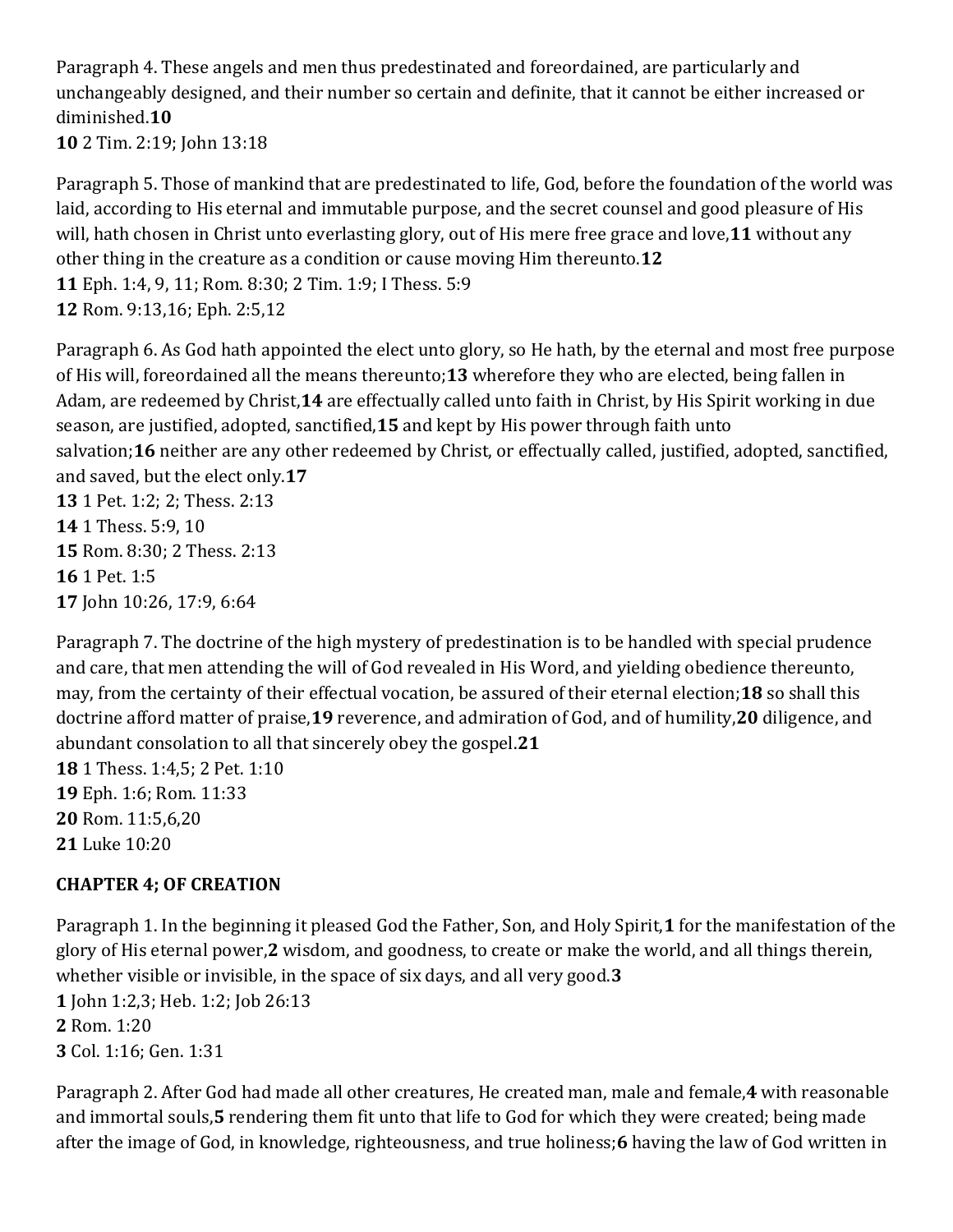their hearts,**7** and power to fulfill it, and yet under a possibility of transgressing, being left to the liberty of their own will, which was subject to change.**8 4** Gen. 1:27 **5** Gen. 2:7 **6** Eccles. 7:29; Gen. 1;26 **7** Rom. 2:14,15 **8** Gen. 3:6

Paragraph 3. Besides the law written in their hearts, they received a command not to eat of the tree of knowledge of good and evil,**9** which while they kept, they were happy in their communion with God, and had dominion over the creatures.**10 9** Gen. 2:17 **10** Gen. 1:26,28

## **CHAPTER 5; OF DIVINE PROVIDENCE**

Paragraph 1. God the good Creator of all things, in His infinite power and wisdom does uphold, direct, dispose, and govern all creatures and things,**1** from the greatest even to the least,**2** by His most wise and holy providence, to the end for the which they were created, according unto His infallible foreknowledge, and the free and immutable counsel of His own will; to the praise of the glory of His wisdom, power, justice, infinite goodness, and mercy.**3 1** Heb. 1:3; Job 38:11; Isa. 46:10,11; Ps. 135:6 **2** Matt. 10:29-31 **3** Eph. 1;11

Paragraph 2. Although in relation to the foreknowledge and decree of God, the first cause, all things come to pass immutably and infallibly;**4** so that there is not anything befalls any by chance, or without His providence;**5** yet by the same providence He ordered them to fall out according to the nature of second causes, either necessarily, freely, or contingently.**6**

**4** Acts 2:23 **5** Prov. 16:33 **6** Gen. 8:22

Paragraph 3. God, in his ordinary providence makes use of means,**7** yet is free to work without,**8** above,**9** and against them**10** at His pleasure.

 Acts 27:31, 44; Isa. 55:10, 11 Hosea 1:7 Rom. 4:19-21 Dan. 3:27

Paragraph 4. The almighty power, unsearchable wisdom, and infinite goodness of God, so far manifest themselves in His providence, that His determinate counsel extends itself even to the first fall, and all other sinful actions both of angels and men;**11** and that not by a bare permission, which also He most wisely and powerfully binds, and otherwise orders and governs,**12** in a manifold dispensation to His most holy ends;**13** yet so, as the sinfulness of their acts proceeds only from the creatures, and not from God, who, being most holy and righteous, neither is nor can be the author or approver of sin.**14**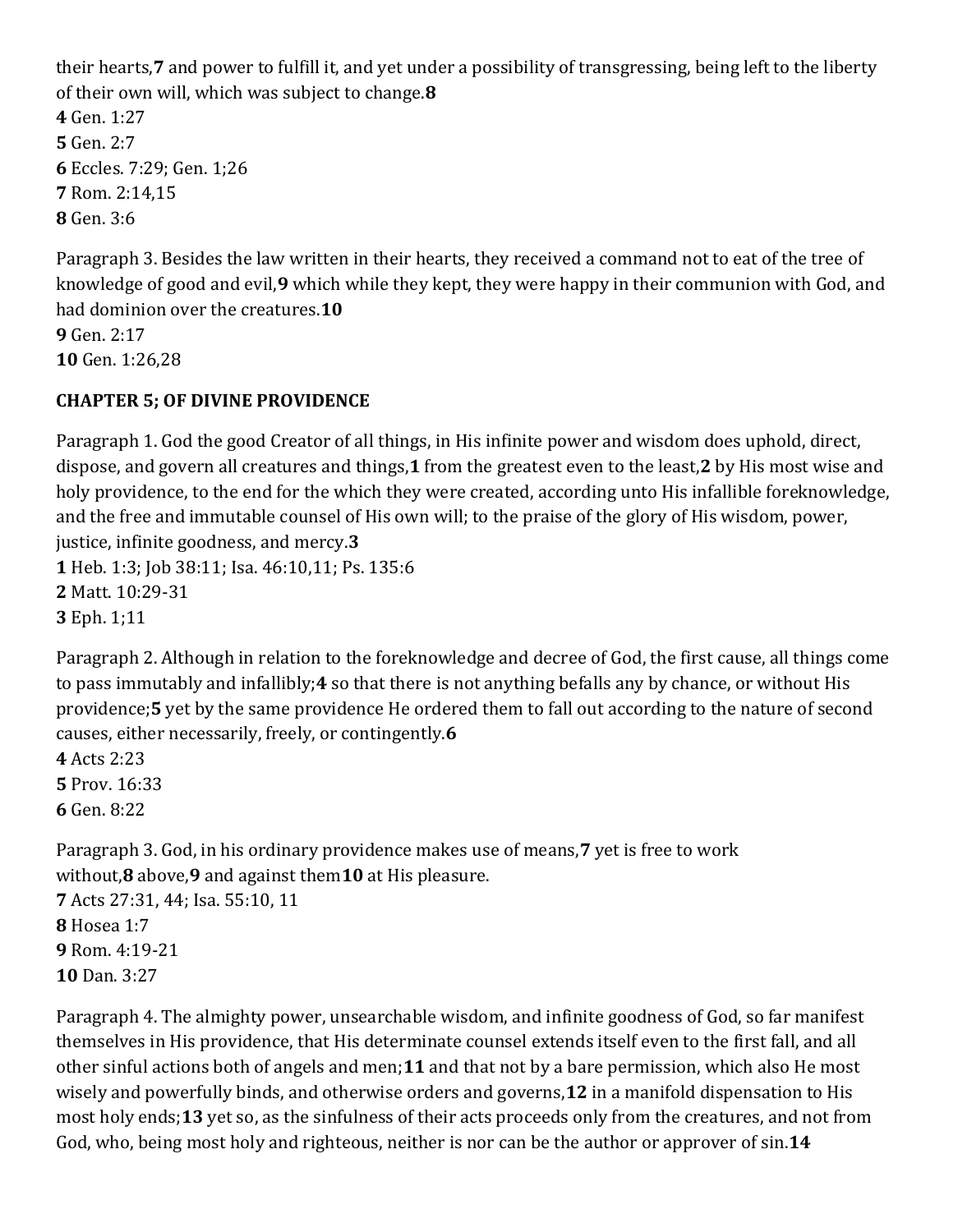Rom. 11:32-34; 2 Sam. 24:1; 1 Chron. 21:1 2 Kings 19:28; Ps. 76:10 Gen. 1:20; Isa. 10:6,7,12 Ps. 1;21; 1 John 2:16

Paragraph 5. The most wise, righteous, and gracious God does often times leave for a season His own children to manifold temptations and the corruptions of their own hearts, to chastise them for their former sins, or to discover unto them the hidden strength of corruption and deceitfulness of their hearts, that they may be humbled; and to raise them to a more close and constant dependence for their support upon Himself; and to make them more watchful against all future occasions of sin, and for other just and holy ends.**15** So that whatsoever befalls any of His elect is by His appointment, for His glory, and their good.**16**

**15** 2 Chron. 32:25,26,31; 2 Cor. 12:7-9 **16** Rom. 8:28

Paragraph 6. As for those wicked and ungodly men whom God, as the righteous judge, for former sin does blind and harden;**17** from them He not only withholds His grace, whereby they might have been enlightened in their understanding, and wrought upon their hearts;**18**but sometimes also withdraws the gifts which they had,**19** and exposes them to such objects as their corruption makes occasion of sin;**20** and withal, gives them over to their own lusts, the temptations of the world, and the power of Satan,**21** whereby it comes to pass that they harden themselves, under those means which God uses for the softening of others.**22 17** Rom. 1;24-26,28, 11:7,8 **18** Deut. 29:4 **19** Matt. 13:12

**20** Deut. 2:30; 2 Kings 8:12,13 **21** Ps. 81:11,12; 2 Thess. 2:10-12 **22** Exod. 8:15,32; Isa. 6:9,10; 1 Pet. 2:7,8

Paragraph 7. As the providence of God does in general reach to all creatures, so after a more special manner it takes care of His church, and disposes of all things to the good thereof.**23 23** 1 Tim. 4:10; Amos 9:8,9; Isa. 43:3-5

## **CHAPTER 6; OF THE FALL OF MAN, OF SIN, AND OF THE PUNISHMENT THEREOF**

Paragraph 1. Although God created man upright and perfect, and gave him a righteous law, which had been unto life had he kept it, and threatened death upon the breach thereof,**1** yet he did not long abide in this honor; Satan using the subtlety of the serpent to subdue Eve, then by her seducing Adam, who, without any compulsion, did willfully transgress the law of their creation, and the command given to them, in eating the forbidden fruit,**2** which God was pleased, according to His wise and holy counsel to permit, having purposed to order it to His own glory.

**1** Gen. 2:16,17 **2** Gen. 3:12,13; 2 Cor. 11:3

Paragraph 2. Our first parents, by this sin, fell from their original righteousness and communion with God, and we in them whereby death came upon all:**3** all becoming dead in sin,**4** and wholly defiled in all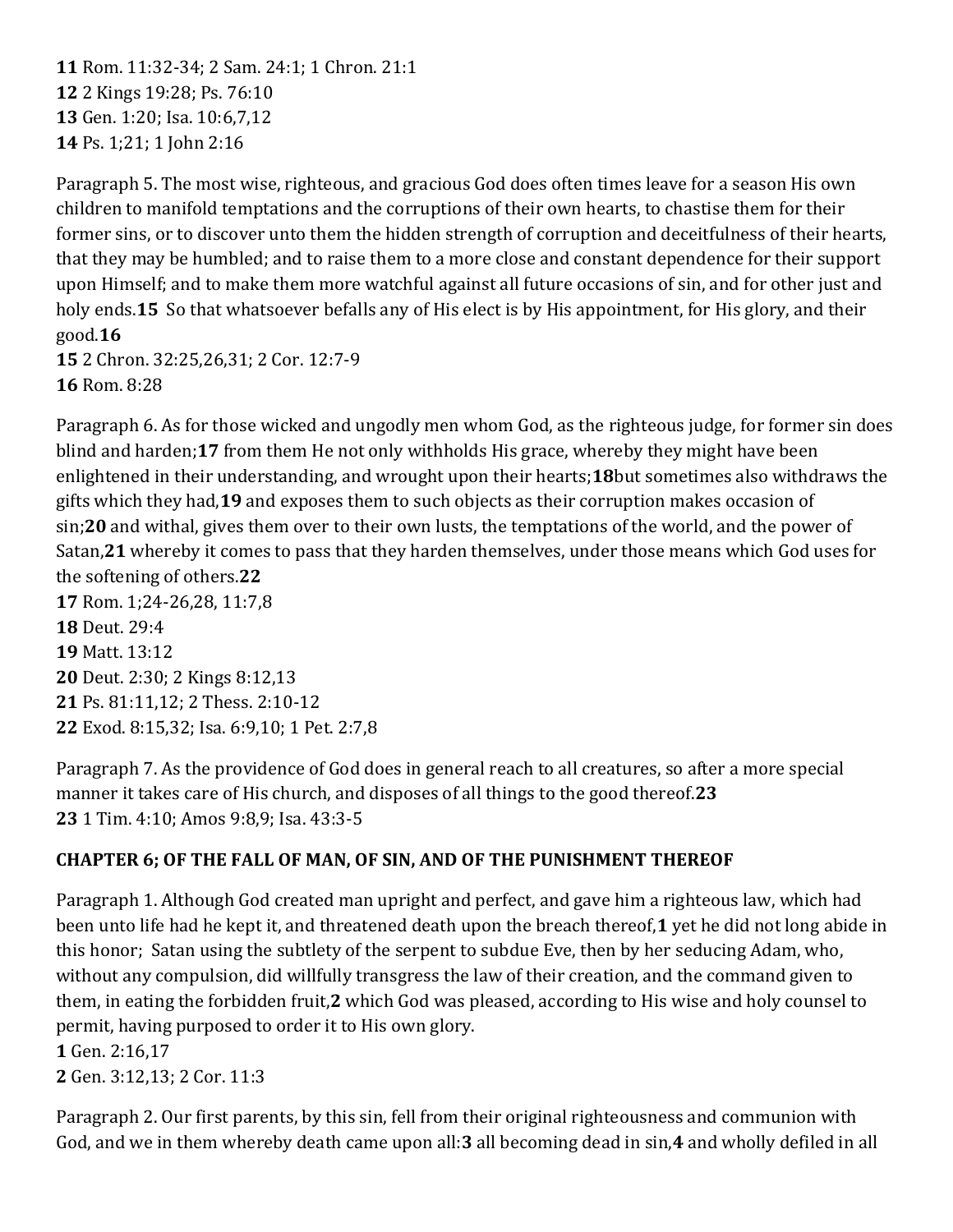the faculties and parts of soul and body.**5** Rom. 3:23 Rom 5:12, etc. Titus 1:15; Gen. 6:5; Jer. 17:9; Rom. 3:10-19

Paragraph 3. They being the root, and by God's appointment, standing in the room and stead of all mankind, the guilt of the sin was imputed, and corrupted nature conveyed, to all their posterity descending from them by ordinary generation,**6** being now conceived in sin,**7**and by nature children of wrath,**8** the servants of sin, the subjects of death,**9** and all other miseries, spiritual, temporal, and eternal, unless the Lord Jesus set them free.**10 6** Rom. 5:12-19; 1 Cor. 15:21,22,45,49 **7** Ps. 51:5; Job 14:4 **8** Eph. 2:3 **9** Rom. 6:20, 5:12 **10** Heb. 2:14,15; 1 Thess. 1:10

Paragraph 4. From this original corruption, whereby we are utterly indisposed, disabled, and made opposite to all good, and wholly inclined to all evil,**11** do proceed all actual transgressions.**12 11** Rom. 8:7; Col. 1:21 **12** James 1:14,15; Matt. 15:19

Paragraph 5. The corruption of nature, during this life, does remain in those that are regenerated;**13** and although it be through Christ pardoned and mortified, yet both itself, and the first motions thereof, are truly and properly sin.**14 13** Rom. 7:18,23; Eccles. 7:20; 1 John 1:8

**14** Rom. 7:23-25; Gal. 5:17

## **CHAPTER 7; OF GOD'S COVENANT**

Paragraph 1. The distance between God and the creature is so great, that although reasonable creatures do owe obedience to Him as their creator, yet they could never have attained the reward of life but by some voluntary condescension on God's part, which He hath been pleased to express by way of covenant.**1**

**1** Luke 17:10; Job 35:7,8

Paragraph 2. Moreover, man having brought himself under the curse of the law by his fall, it pleased the Lord to make a covenant of grace,**2** wherein He freely offers unto sinners life and salvation by Jesus Christ, requiring of them faith in Him, that they may be saved;**3** and promising to give unto all those that are ordained unto eternal life, His Holy Spirit, to make them willing and able to believe.**4 2** Gen. 2:17; Gal. 3:10; Rom. 3:20,21 **3** Rom. 8:3; Mark 16:15,16; John 3:16; **4** Ezek. 36:26,27; John 6:44,45; Ps. 110:3

Paragraph 3. This covenant is revealed in the gospel; first of all to Adam in the promise of salvation by the seed of the woman,**5** and afterwards by farther steps, until the full discovery thereof was completed in the New Testament;**6** and it is founded in that eternal covenant transaction that was between the Father and the Son about the redemption of the elect;**7** and it is alone by the grace of this covenant that all the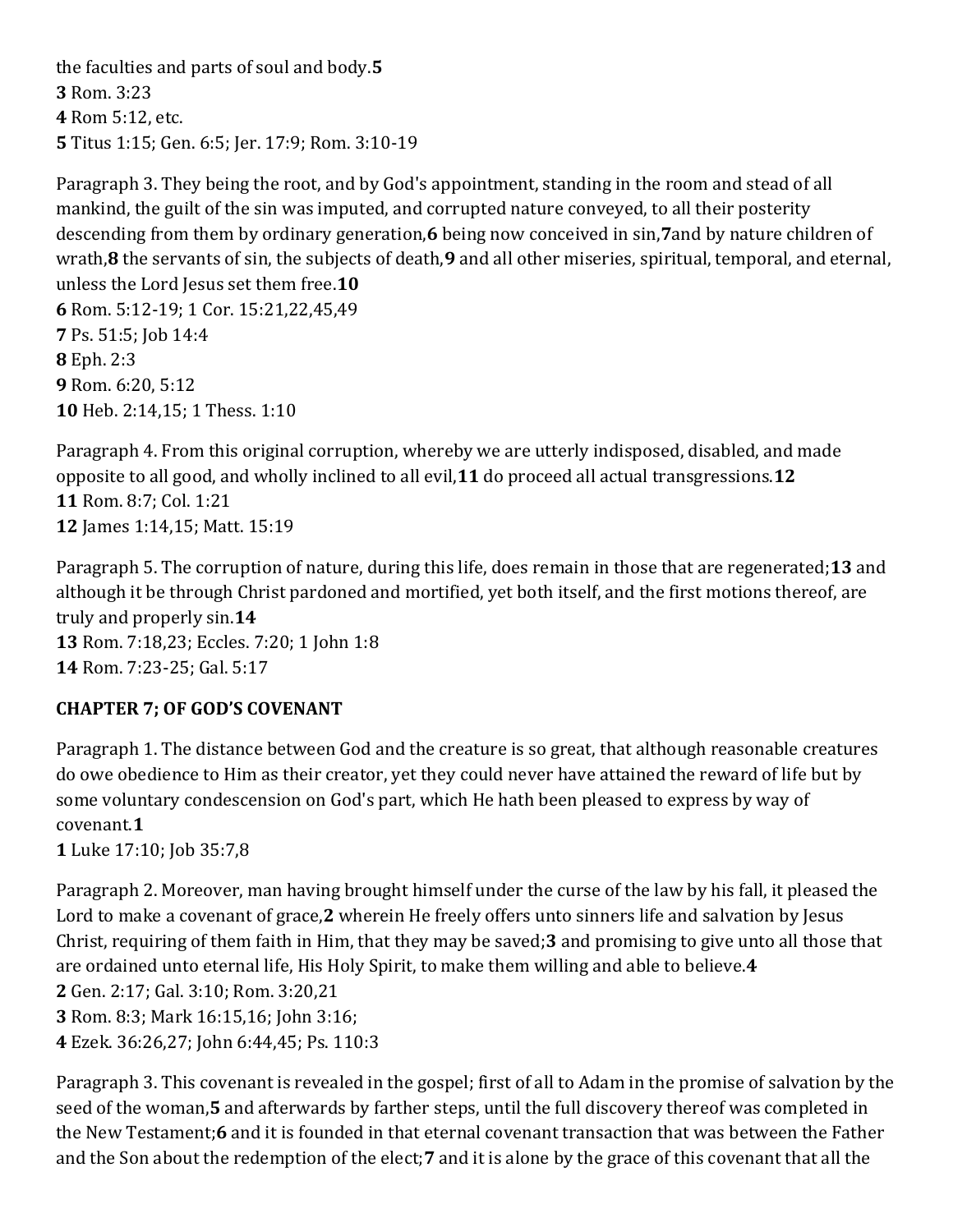posterity of fallen Adam that ever were saved did obtain life and blessed immortality, man being now utterly incapable of acceptance with God upon those terms on which Adam stood in his state of innocency.**8 5** Gen. 3:15 **6** Heb. 1:1 **7** 2 Tim. 1:9; Titus 1:2

**8** Heb. 11;6,13; Rom. 4:1,2, &c.; Acts 4:12; John 8:56

### **CHAPTER 8; OF CHRIST THE MEDIATOR**

Paragraph 1. It pleased God, in His eternal purpose, to choose and ordain the Lord Jesus, His only begotten Son, according to the covenant made between them both, to be the mediator between God and man;**1** the prophet,**2** priest,**3** and king;**4** head and savior of the church,**5** the heir of all things,**6** and judge of the world;**7** unto whom He did from all eternity give a people to be His seed and to be by Him in time redeemed, called, justified, sanctified, and glorified.**8**

 Isa. 42:1; 1 Pet. 1:19,20 Acts 3:22 Heb. 5:5,6 Ps. 2:6; Luke 1:33 Eph. 1:22,23 **6** Heb. 1:2 Acts 17:31 Isa. 53:10; John 17:6; Rom. 8:30

Paragraph 2. The Son of God, the second person in the Holy Trinity, being very and eternal God, the brightness of the Father's glory, of one substance and equal with Him who made the world, who upholds and governs all things He has made, did, when the fullness of time was complete, take upon Him man's nature, with all the essential properties and common infirmities of it,**9** yet without sin;**10** being conceived by the Holy Spirit in the womb of the Virgin Mary, the Holy Spirit coming down upon her: and the power of the Most High overshadowing her; and so was made of a woman of the tribe of Judah, of the seed of Abraham and David according to the Scriptures;**11** so that two whole, perfect, and distinct natures were inseparably joined together in one person, without conversion, composition, or confusion; which person is very God and very man, yet one Christ, the only mediator between God and man.**12 9** John 1:14; Gal. 4;4

**10** Rom. 8:3; Heb. 2:14,16,17, 4:15 **11** Matt. 1:22, 23 **12** Luke 1:27,31,35; Rom. 9:5; 1 Tim. 2:5

Paragraph 3. The Lord Jesus, in His human nature thus united to the divine, in the person of the Son, was sanctified and anointed with the Holy Spirit above measure,**13** having in Him all the treasures of wisdom and knowledge;**14** in whom it pleased the Father that all fullness should dwell,**15** to the end that being holy, harmless, undefiled,**16** and full of grace and truth,**17** He might be throughly furnished to execute the office of mediator and surety;**18** which office He took not upon himself, but was thereunto called by His Father;**19** who also put all power and judgement in His hand, and gave Him commandment to execute the same.**20**

**13** Ps. 45:7; Acts 10:38; John 3:34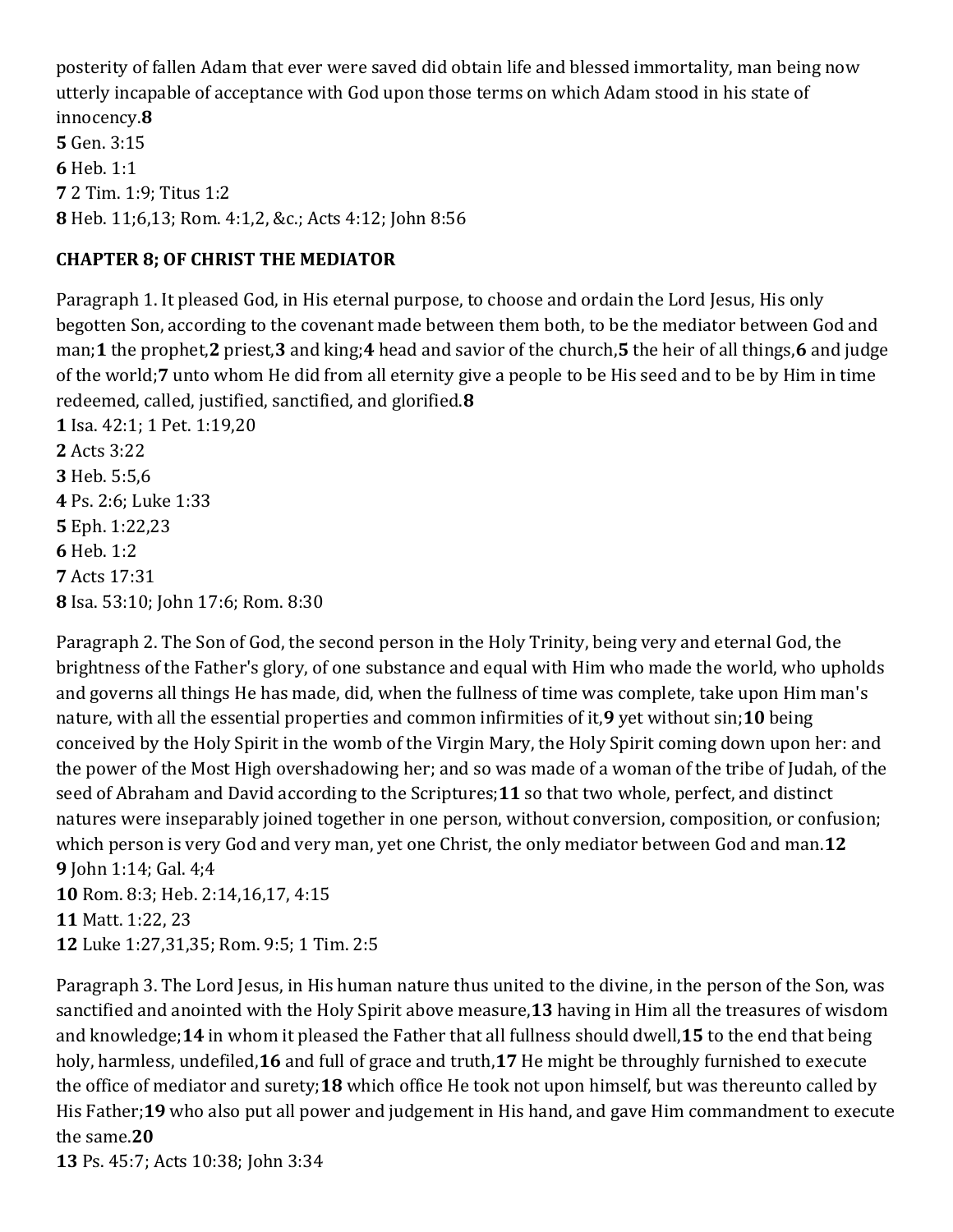**14** Col. 2:3 Col. 1:19 Heb. 7:26 John 1:14 Heb. 7:22 **19** Heb. 5:5 John 5:22,27; Matt. 28:18; Acts 2;36

Paragraph 4. This office the Lord Jesus did most willingly undertake,**21** which that He might discharge He was made under the law,**22** and did perfectly fulfill it, and underwent the punishment due to us, which we should have born and suffered,**23** being made sin and a curse for us;**24** enduring most grievous sorrows in His soul, and most painful sufferings in His body;**25** was crucified, and died, and remained in the state of the dead, yet saw no corruption:**26** on the third day He arose from the dead**27** with the same body in which He suffered,**28** with which He also ascended into heaven,**29** and there sits at the right hand of His Father making intercession,**30** and shall return to judge men and angels at the end of the world.**31**

 Ps. 40:7,8; Heb. 10:5-10; John 10:18 Gal 4:4; Matt. 3:15 Gal. 3:13; Isa. 53:6; 1 Pet. 3:18 2 Cor. 5:21 Matt. 26:37,38; Luke 22:44; Matt. 27:46 Acts 13:37 1 Cor. 15:3,4 John 20:25,27 Mark 16:19; Acts 1:9-11 Rom. 8:34; Heb. 9:24 Acts 10:42; Rom. 14:9,10; Acts 1:11; 2 Pet. 2:4

Paragraph 5. The Lord Jesus, by His perfect obedience and sacrifice of Himself, which He through the eternal Spirit once offered up to God, has fully satisfied the justice of God,**32** procured reconciliation, and purchased an everlasting inheritance in the kingdom of heaven, for all those whom the Father has given unto Him.**33**

**32** Heb. 9:14, 10:14; Rom. 3:25,26 **33** John 17:2; Heb. 9:15

Paragraph 6. Although the price of redemption was not actually paid by Christ until after His incarnation, yet the virtue, efficacy, and benefit thereof were communicated to the elect in all ages, successively from the beginning of the world, in and by those promises, types, and sacrifices wherein He was revealed, and signified to be the seed which should bruise the serpent's head;**34** and the Lamb slain from the foundation of the world,**35** being the same yesterday, and today and for ever.**36 34** 1 Cor. 4:10; Heb. 4:2; 1 Pet. 1:10, 11 **35** Rev. 13:8 **36** Heb. 13:8

Paragraph 7. Christ, in the work of mediation, acts according to both natures, by each nature doing that which is proper to itself; yet by reason of the unity of the person, that which is proper to one nature is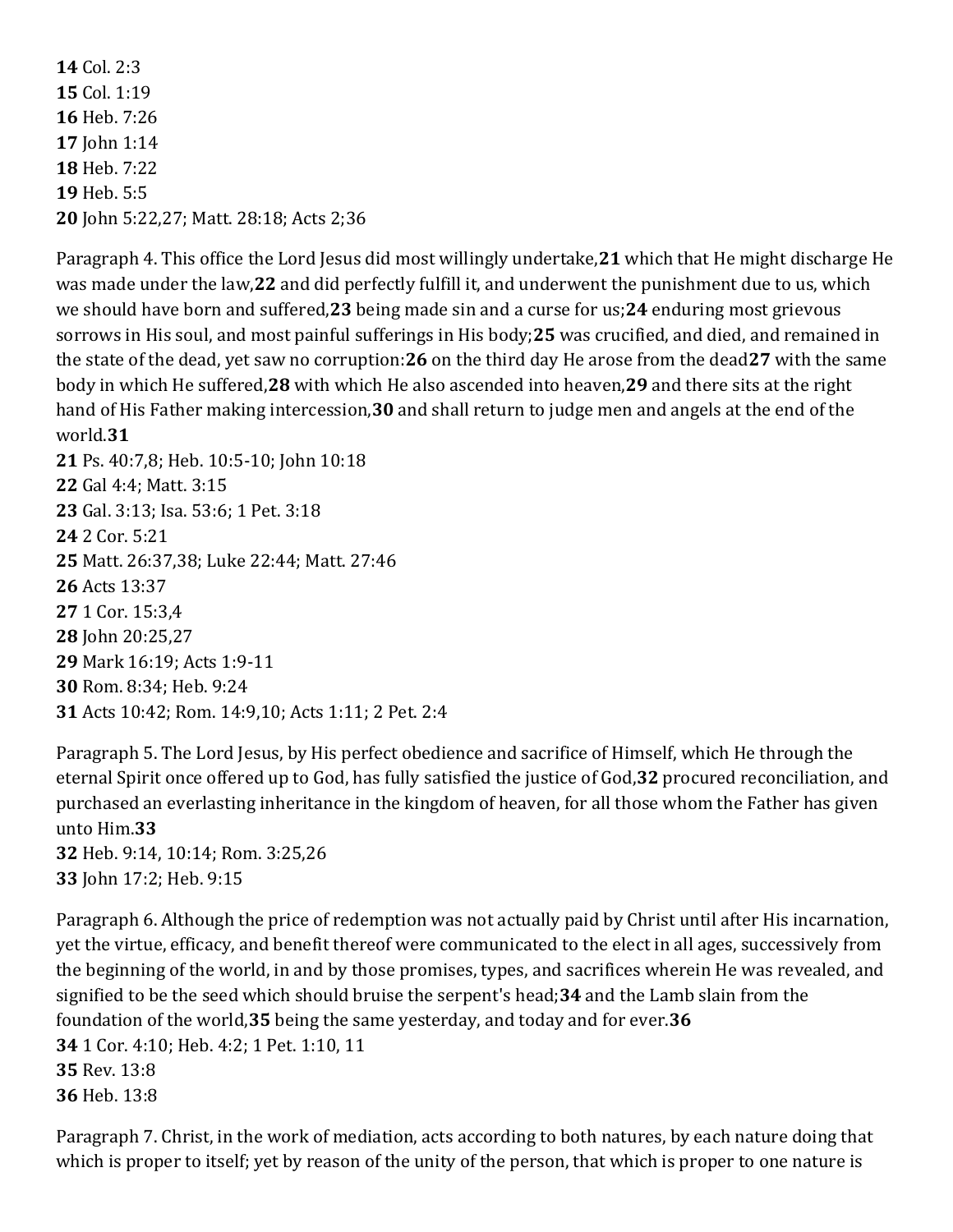sometimes in Scripture, attributed to the person denominated by the other nature.**37 37** John 3:13; Acts 20:28

Paragraph 8. To all those for whom Christ has obtained eternal redemption, He does certainly and effectually apply and communicate the same, making intercession for them;**38** uniting them to Himself by His Spirit, revealing to them, in and by His Word, the mystery of salvation, persuading them to believe and obey,**39** governing their hearts by His Word and Spirit,**40** and overcoming all their enemies by His almighty power and wisdom,**41** in such manner and ways as are most consonant to His wonderful and unsearchable dispensation; and all of free and absolute grace, without any condition foreseen in them to procure it.**42**

 John 6:37, 10:15,16, 17:9; Rom. 5:10 John 17:6; Eph. 1:9; 1 John 5:20 Rom. 8:9,14 Ps. 110:1; 1 Cor. 15:25,26 John 3:8; Eph. 1:8

Paragraph 9. This office of mediator between God and man is proper only to Christ, who is the prophet, priest, and king of the church of God; and may not be either in whole, or any part thereof, transferred from Him to any other.**43 43** Tim. 2:5

Paragraph 10. This number and order of offices is necessary; for in respect of our ignorance, we stand in need of His prophetical office;**44** and in respect of our alienation from God, and imperfection of the best of our services, we need His priestly office to reconcile us and present us acceptable unto God;**45** and in respect to our averseness and utter inability to return to God, and for our rescue and security from our spiritual adversaries, we need His kingly office to convince, subdue, draw, uphold, deliver, and preserve us to His heavenly kingdom.**46**

**44** John 1:18 **45** Col. 1:21; Gal. 5:17 **46** John 16:8; Ps. 110:3; Luke 1:74,75

## **CHAPTER 9; OF FREE WILL**

Paragraph 1. God has endued the will of man with that natural liberty and power of acting upon choice, that it is neither forced, nor by any necessity of nature determined to do good or evil.**1 1** Matt. 17:12; James 1:14; Deut. 30:19

Paragraph 2. Man, in his state of innocency, had freedom and power to will and to do that which was good and well-pleasing to God,**2** but yet was unstable, so that he might fall from it.**3 2** Eccles. 7:29 **3** Gen. 3:6

Paragraph 3. Man, by his fall into a state of sin, has wholly lost all ability of will to any spiritual good accompanying salvation;**4** so as a natural man, being altogether averse from that good, and dead in sin,**5** is not able by his own strength to convert himself, or to prepare himself thereunto.**6 4** Rom. 5:6, 8:7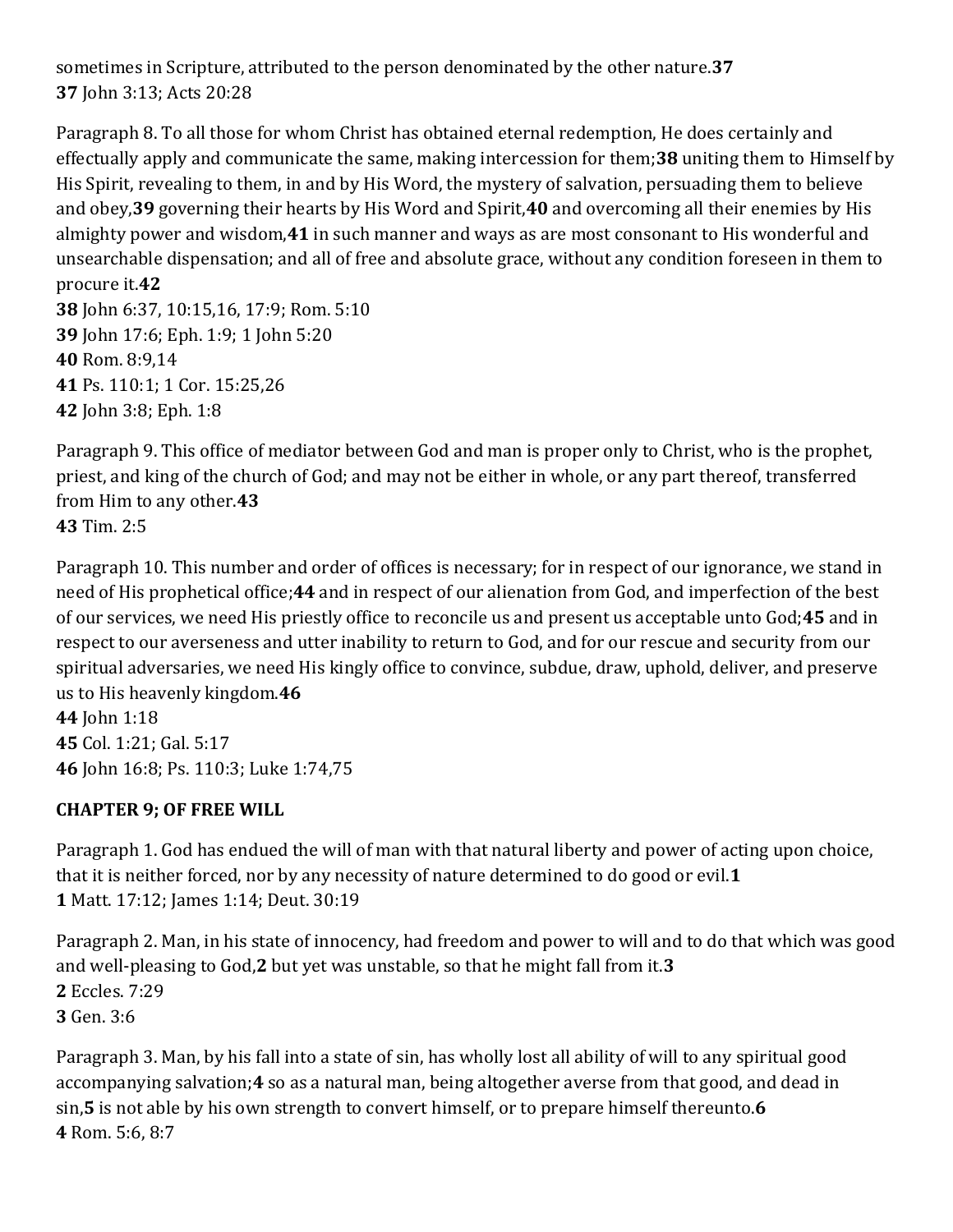**5** Eph. 2:1,5 **6** Titus 3:3-5; John 6:44

Paragraph 4. When God converts a sinner, and translates him into the state of grace, He frees him from his natural bondage under sin,**7** and by His grace alone enables him freely to will and to do that which is spiritually good;**8** yet so as that by reason of his remaining corruptions, he does not perfectly, nor only will, that which is good, but does also will that which is evil.**9**

**7** Col. 1:13; John 8:36 **8** Phil. 2:13 **9** Rom. 7:15,18,19,21,23

Paragraph 5. This will of man is made perfectly and immutably free to good alone in the state of glory only.**10 10** Eph. 4:13

## **CHAPTER 10; OF EFFECTUAL CALLING**

Paragraph 1. Those whom God hath predestinated unto life, He is pleased in His appointed, and accepted time, effectually to call,**1** by His Word and Spirit, out of that state of sin and death in which they are by nature, to grace and salvation by Jesus Christ;**2** enlightening their minds spiritually and savingly to understand the things of God;**3** taking away their heart of stone, and giving to them a heart of flesh;**4** renewing their wills, and by His almighty power determining them to that which is good, and effectually drawing them to Jesus Christ;**5** yet so as they come most freely, being made willing by His grace.**6**

 Rom. 8:30, 11:7; Eph. 1:10,11; 2 Thess. 2:13,14 Eph. 2:1-6 Acts 26:18; Eph. 1:17,18 Ezek. 36:26 Deut. 30:6; Ezek. 36:27; Eph. 1:19 Ps. 110:3; Cant. 1:4

Paragraph 2. This effectual call is of God's free and special grace alone, not from anything at all foreseen in man, nor from any power or agency in the creature,**7** being wholly passive therein, being dead in sins and trespasses, until being quickened and renewed by the Holy Spirit;**8** he is thereby enabled to answer this call, and to embrace the grace offered and conveyed in it, and that by no less power than that which raised up Christ from the dead.**9**

**7** 2 Tim. 1:9; Eph. 2:8 **8** 1 Cor. 2:14; Eph. 2:5; John 5:25 **9** Eph. 1:19, 20

Paragraph 3. Elect infants dying in infancy are regenerated and saved by Christ through the Spirit;**10** who works when, and where, and how He pleases;**11** so also are all elect persons, who are incapable of being outwardly called by the ministry of the Word.

**10** John 3:3, 5, 6 **11** John 3:8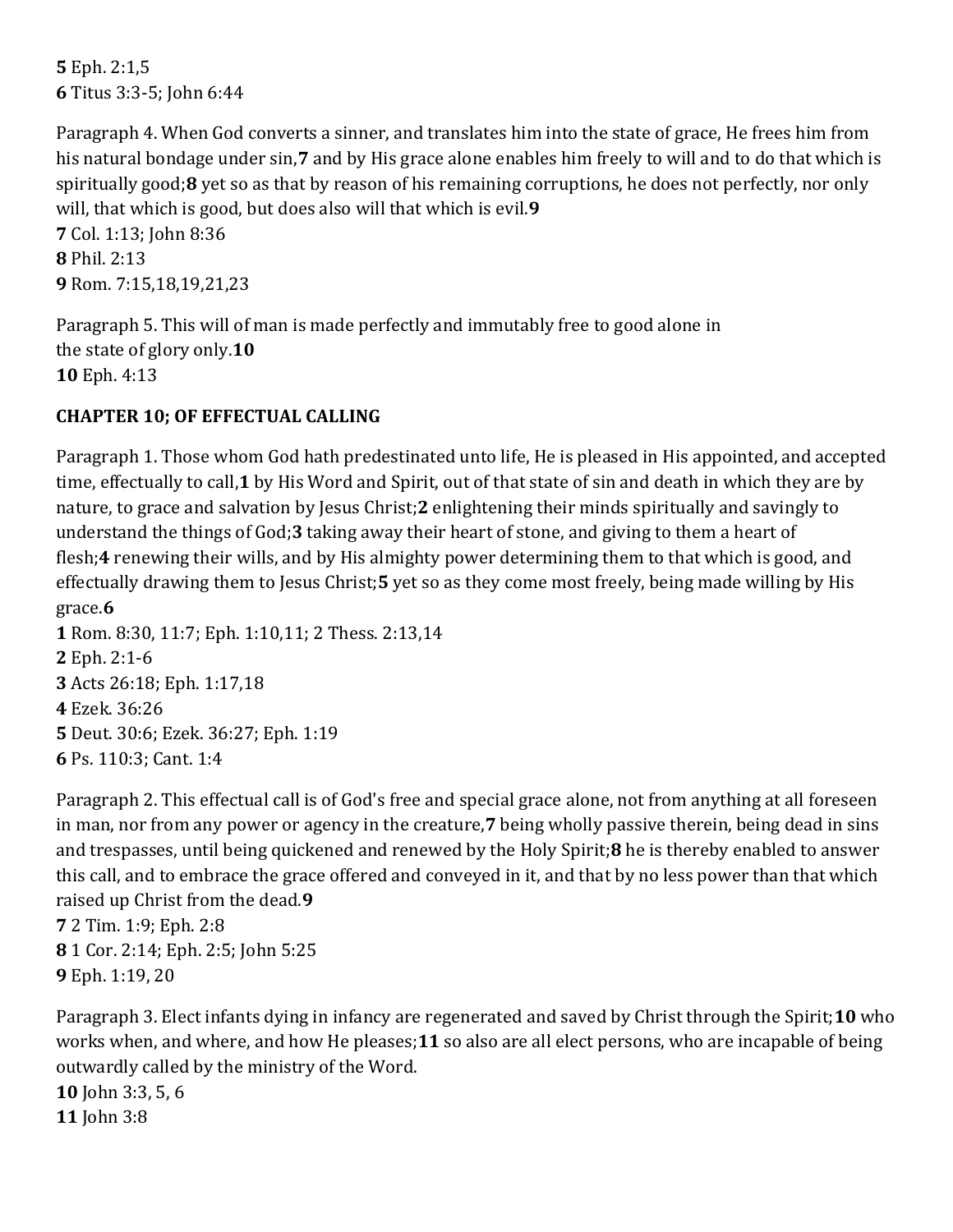Paragraph 4. Others not elected, although they may be called by the ministry of the Word, and may have some common operations of the Spirit,**12** yet not being effectually drawn by the Father, they neither will nor can truly come to Christ, and therefore cannot be saved:**13** much less can men that do not receive the Christian religion be saved; be they never so diligent to frame their lives according to the light of nature and the law of that religion they do profess.**14**

**12** Matt. 22:14, 13:20,21; Heb 6:4,5

**13** John 6:44,45,65; 1 John 2:24,25

**14** Acts 4:12; John 4:22, 17:3

## **CHAPTER 11; OF JUSTIFICATION**

Paragraph 1. Those whom God effectually calls, he also freely justifies,**1** not by infusing righteousness into them, but by pardoning their sins, and by accounting and accepting their persons as righteous;**2** not for anything wrought in them, or done by them, but for Christ's sake alone;**3** not by imputing faith itself, the act of believing, or any other evangelical obedience to them, as their righteousness; but by imputing Christ's active obedience unto the whole law, and passive obedience in his death for their whole and sole righteousness by faith,**4** which faith they have not of themselves; it is the gift of God.**5 1** Rom. 3:24, 8:30

 Rom. 4:5-8, Eph. 1:7 1 Cor. 1:30,31, Rom. 5:17-19 Phil. 3:8,9; Eph. 2:8-10 John 1:12, Rom. 5:17

Paragraph 2. Faith thus receiving and resting on Christ and his righteousness, is the alone instrument of justification;**6** yet is not alone in the person justified, but is ever accompanied with all other saving graces, and is no dead faith, but works by love.**7 6** Rom. 3:28 **7** Gal.5:6, James 2:17,22,26

Paragraph 3. Christ, by his obedience and death, did fully discharge the debt of all those who are justified; and did, by the sacrifice of himself in the blood of his cross, undergoing in their stead the penalty due to them, make a proper, real, and full satisfaction to God's justice in their behalf;**8** yet, in as much as he was given by the Father for them, and his obedience and satisfaction accepted in their stead, and both freely, not for anything in them,**9** their justification is only of free grace, that both the exact justice and rich grace of God might be glorified in the justification of sinners.**10 8** Heb. 10:14; 1 Pet. 1:18,19; Isa. 53:5,6 **9** Rom. 8:32; 2 Cor. 5:21 **10** Rom. 3:26; Eph. 1:6,7, 2:7

Paragraph 4. God did from all eternity decree to justify all the elect,**11** and Christ did in the fullness of time die for their sins, and rise again for their justification;**12** nevertheless, they are not justified personally, until the Holy Spirit in time does actually apply Christ to them.**13 11** Gal. 3:8, 1 Pet. 1:2, 1 Tim. 2:6 **12** Rom. 4:25 **13** Col. 1:21,22, Titus 3:4-7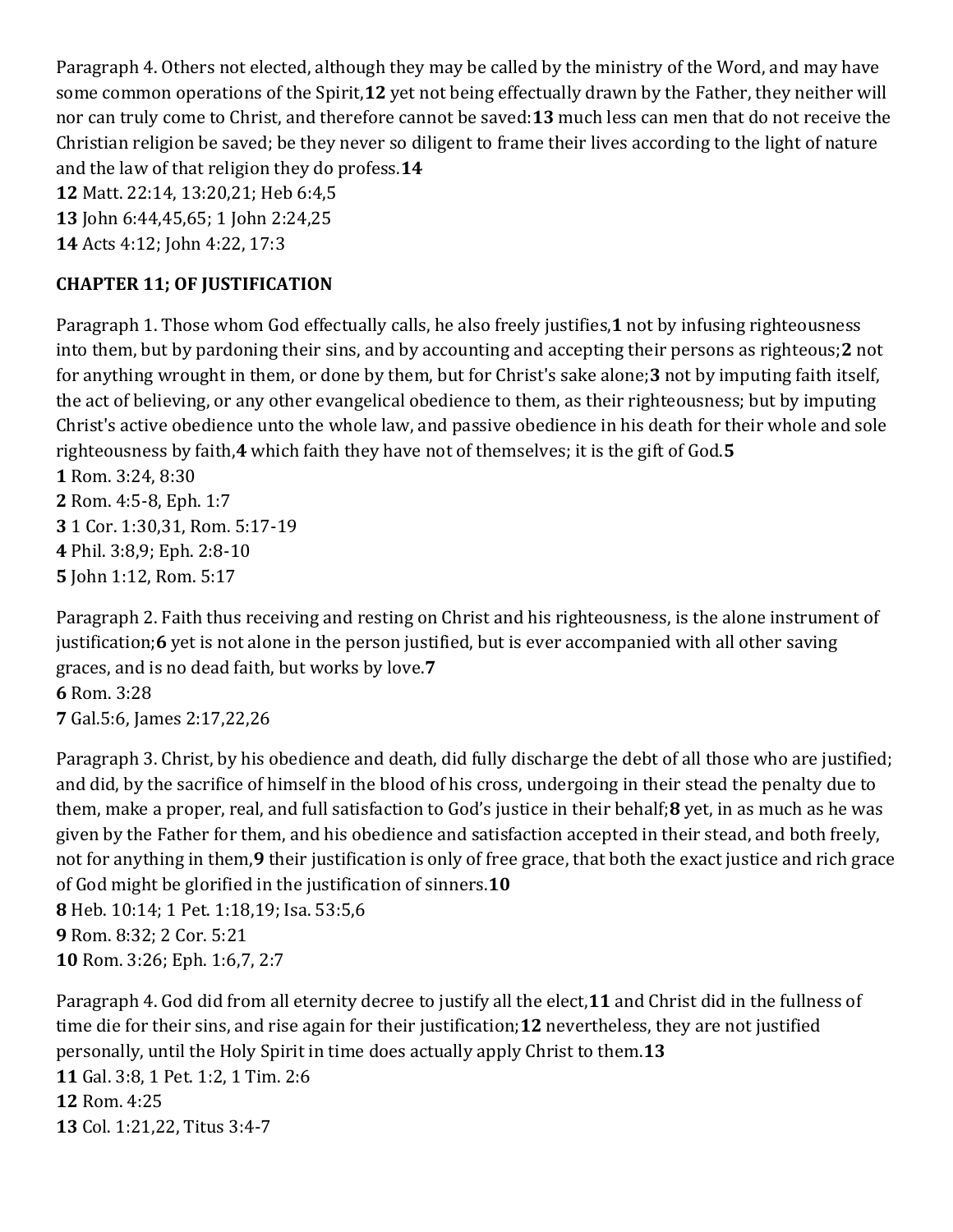Paragraph 5. God continues to forgive the sins of those that are justified,**14** and although they can never fall from the state of justification,**15** yet they may, by their sins, fall under God's fatherly displeasure;**16** and in that condition they usually do not have the light of his countenance restored to them, until they humble themselves, beg pardon, and renew their faith and repentance.**17 14** Matt. 6:12, 1 John 1:7,9 **15** John 10:28 **16** Ps. 89:31-33 **17** Ps. 32:5, Ps. 51, Matt. 26:75

Paragraph 6. The justification of believers under the Old Testament was, in all these respects, one and the same with the justification of believers under the New Testament.**18 18** Gal. 3:9; Rom. 4:22-24

## **CHAPTER 12; OF ADOPTION**

Paragraph 1. All those that are justified, God conferred, in and for the sake of his only Son Jesus Christ, to make partakers of the grace of adoption,**1** by which they are taken into the number, and enjoy the liberties and privileges of the children of God,**2** have his name put on them,**3** receive the spirit of adoption,**4** have access to the throne of grace with boldness, are enabled to cry Abba, Father,**5** are pitied,**6** protected,**7** provided for,**8** and chastened by him as by a Father,**9** yet never cast off,**10** but sealed to the day of redemption,**11** and inherit the promises as heirs of everlasting salvation.**12**

 Eph. 1:5; Gal. 4:4,5 John 1:12; Rom. 8:17 2 Cor. 6:18; Rev. 3:12 Rom. 8:15 Gal. 4:6; Eph. 2:18 Ps. 103:13 Prov. 14:26; 1 Pet. 5:7 Heb. 12:6 Isa. 54:8, 9 Lam. 3:31 Eph. 4:30 Heb. 1:14, 6:12

## **CHAPTER 13; OF SANCTIFICATION**

Paragraph 1. They who are united to Christ, effectually called, and regenerated, having a new heart and a new spirit created in them through the virtue of Christ's death and resurrection, are also farther sanctified, really and personally,**1** through the same virtue, by his Word and Spirit dwelling in them;**2** the dominion of the whole body of sin is destroyed,**3** and the several lusts of it are more and more weakened and mortified,**4** and they more and more quickened and strengthened in all saving graces,**5** to the practice of all true holiness, without which no man shall see the Lord.**6**

**1** Acts 20:32; Rom. 6:5,6

**2** John 17:17; Eph. 3:16-19; 1 Thess. 5:21-23

**3** Rom. 6:14

**4** Gal. 5:24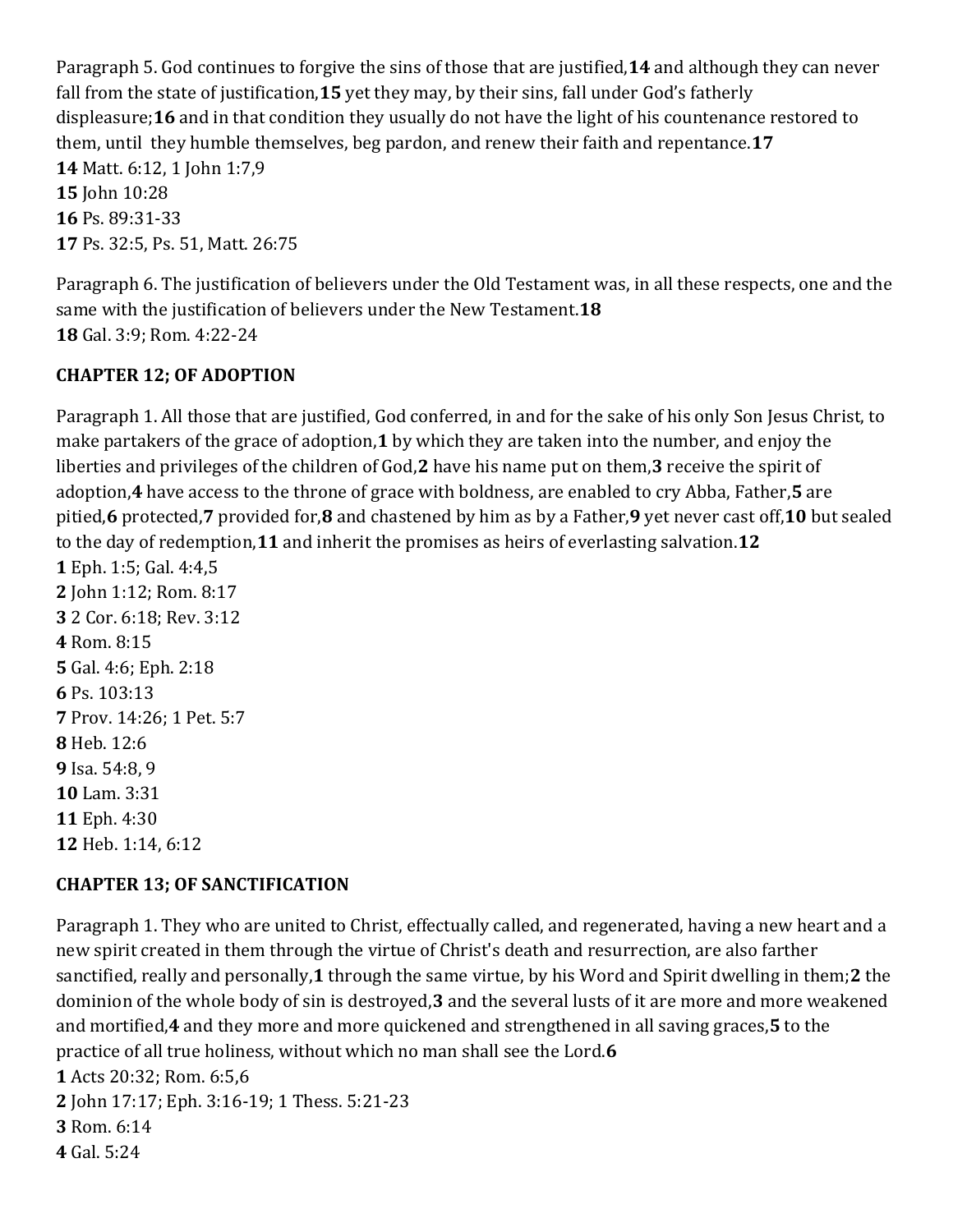**5** Col. 1:11 **6** 2 Cor. 7:1; Heb. 12:14

Paragraph 2. This sanctification is throughout the whole man,**7** yet imperfect in this life; there abides still some remnants of corruption in every part,**8** wherefrom arises a continual and irreconcilable war; the flesh lusting against the Spirit, and the Spirit against the flesh.**9**

**7** 1 Thess. 5:23 **8** Rom. 7:18, 23 **9** Gal. 5:17; 1 Pet. 2:11

Paragraph 3. In which war, although the remaining corruption for a time may much prevail,**10** yet, through the continual supply of strength from the sanctifying Spirit of Christ, the regenerate part does overcome;**11** and so the saints grow in grace, perfecting holiness in the fear of God, pressing after an heavenly life, in evangelical obedience to all the commands which Christ as Head and King, in his Word has prescribed to them.**12 10** Rom. 7:23

**11** Rom. 6:14 **12** Eph. 4:15,16; 2 Cor. 3:18, 7:1

## **CHAPTER 14; OF SAVING FAITH**

Paragraph 1. The grace of faith, whereby the elect are enabled to believe to the saving of their souls, is the work of the Spirit of Christ in their hearts,**1** and is ordinarily wrought by the ministry of the Word;**2** by which also, and by the administration of baptism and the Lord's supper, prayer, and other means appointed of God, it is increased and strengthened.**3**

**1** 2 Cor. 4:13; Eph. 2:8 **2** Rom. 10:14,17 **3** Luke 17:5; 1 Pet. 2:2; Acts 20:32

Paragraph 2. By this faith a Christian believes to be true whatsoever is revealed in the Word for the authority of God himself,**4** and also apprehends an excellency therein above all other writings and all things in the world,**5** as it bears forth the glory of God in his attributes, the excellency of Christ in his nature and offices, and the power and fullness of the Holy Spirit in his workings and operations: and so is enabled to cast his soul upon the truth consequently believed;**6** and also acts differently upon that which each particular passage thereof contains; yielding obedience to the commands,**7** trembling at the threatenings,**8** and embracing the promises of God for this life and that which is to come;**9** but the principle acts of saving faith have immediate relation to Christ, accepting, receiving, and resting upon him alone for justification, sanctification, and eternal life, by virtue of the covenant of grace.**10 4** Acts 24:14 **5** Ps. 19:7-10, 69:72 **6** 2 Tim. 1:12 **7** John 15:14 **8** Isa. 116:2

**9** Heb. 11:13 **10** John 1:12; Acts 16:31; Gal:20; Acts 15:11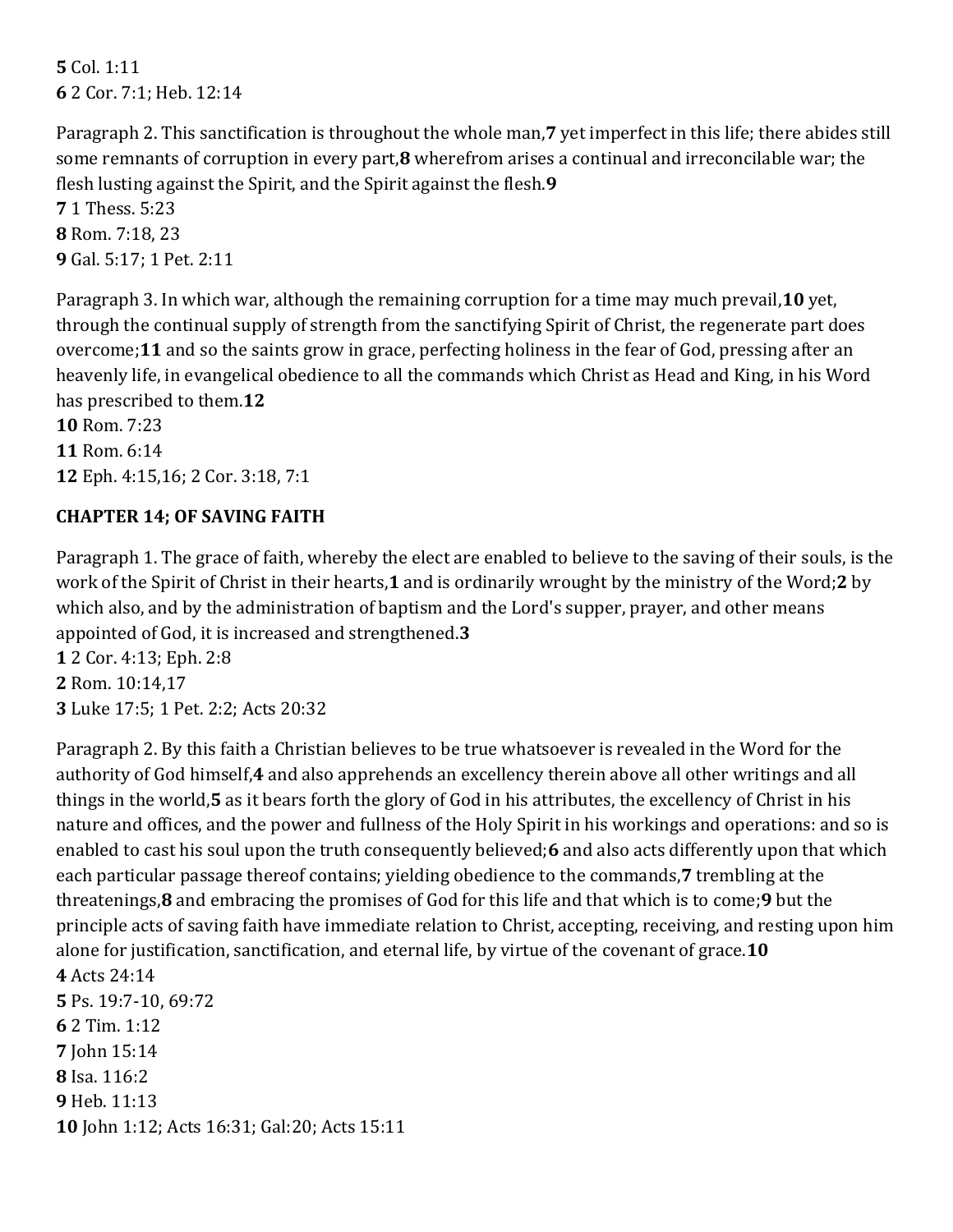Paragraph 3. This faith, although it be in different stages, and may be weak or strong,**11** yet it is in the least degree of it different in the kind or nature of it, as is all other saving grace, from the faith and common grace of temporary believers;**12** and therefore, though it may be many times assailed and weakened, yet it gets the victory,**13** growing up in many to the attainment of a full assurance through Christ,**14** who is both the author and finisher of our faith.**15 11** Heb. 5:13,14; Matt. 6:30; Rom. 4:19,20 **12** 2 Pet. 1:1 **13** Eph. 6:16; 1 John 5:4,5 **14** Heb. 6:11,12; Col. 2:2 **15** Heb. 12:2

### **CHAPTER 15; OF REPENTANCE UNTO LIFE AND SALVATION**

Paragraph 1. Such of the elect that are converted at riper years, having sometime lived in the state of nature, and therein served divers pleasures, God in their effectual calling gives them repentance to life.**1 1** Titus 3:2-5

Paragraph 2. Whereas there is none that does good and does not sin,**2** and the best of men may, through the power and deceitfulness of their corruption dwelling in them, with the prevalency of temptation, fall in to great sins and provocations; God has, in the covenant of grace, mercifully provided that believers so sinning and falling be renewed through repentance unto salvation.**3 2** Eccles. 7:20 **3** Luke 22:31,32

Paragraph 3. This saving repentance is an evangelical grace,**4** whereby a person, being by the Holy Spirit made sensible of the manifold evils of his sin, does, by faith in Christ, humble himself for it with godly sorrow, detestation of it, and self-abhorrancy,**5** praying for pardon and strength of grace, with a purpose and endeavor, by supplies of the Spirit, to walk before God unto all well-pleasing in all things.**6 4** Zech. 12:10; Acts 11:18 **5** Ezek. 36:31; 2 Cor. 7:11 **6** Ps. 119:6,128

Paragraph 4. As repentance is to be continued through the whole course of our lives, upon the account of the body of death, and the motions thereof, so it is every man's duty to repent of his particular known sins particularly.**7 7** Luke 19:8; 1 Tim. 1:13,15

Paragraph 5. Such is the provision which God has made through Christ in the covenant of grace for the preservation of believers unto salvation, that although there is no sin so small but it deserves damnation,**8** yet there is no sin so great that it shall bring damnation to them that repent,**9** which makes the constant preaching of repentance necessary. **8** Rom. 6:23

**9** Isa. 1:16-18, 55:7

## **CHAPTER 16; OF GOOD WORKS**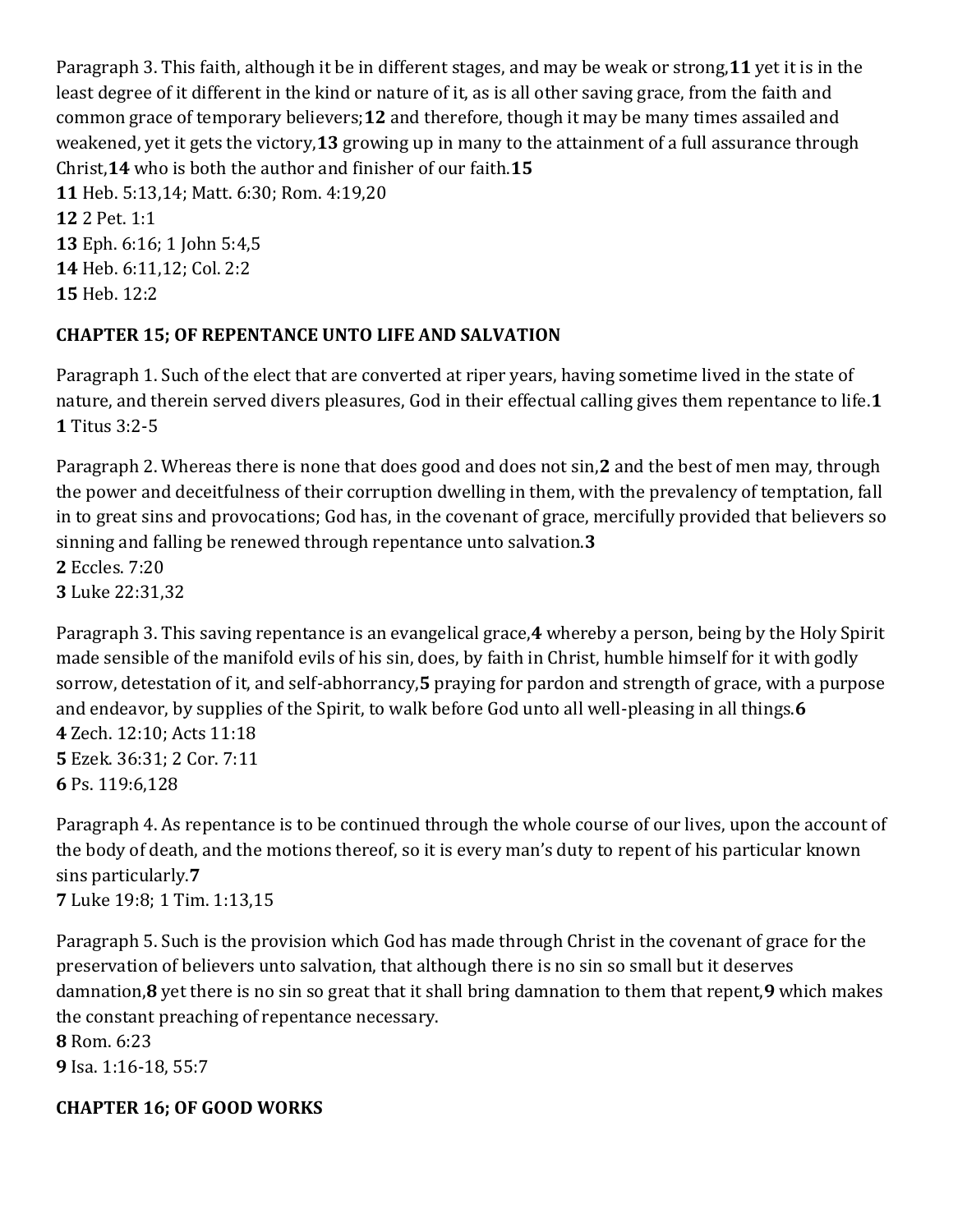Paragraph 1. Good works are only such as God has commanded in his Holy Word,**1** and not such as without the warrant thereof are devised by men out of blind zeal, or upon any pretense of good intentions.**2**

**1** Mic. 6:8; Heb. 13:21 **2** Matt. 15:9; Isa. 29:13

Paragraph 2. These good works, done in obedience to God's commandments, are the fruits and evidences of a true and lively faith;**3** and by them believers manifest their thankfulness,**4** strengthen their assurance,**5** edify their brethren, adorn the profession of the gospel,**6**stop the mouths of the adversaries, and glory God,**7** whose workmanship they are, created in Christ Jesus thereunto,**8** that having their fruit unto holiness they may have the end eternal life.**9 3** James 2:18,22 **4** Ps. 116:12,13 **5** 1 John 2:3,5; 2 Pet. 1:5-11 **6** Matt. 5:16 **7** 1 Tim. 6:1; 1 Pet. 2:15; Phil. 1:11 **8** Eph. 2:10 **9** Rom 6:22

Paragraph 3. Their ability to do good works is not all of themselves, but wholly from the Spirit of Christ;**10** and that they may be enabled thereunto, besides the graces they have already received, there is necessary an actual influence of the same Holy Spirit, to work in them and to will and to do of his good pleasure;**11** yet they are not bound to perform any duty, unless upon a special motion of the Spirit, but they ought to be diligent in stirring up the grace of God that is in them.**12 10** John 15:4,5 **11** 2 Cor. 3:5; Phil. 2:13 **12** Phil. 2:12; Heb. 6:11,12; Isa. 64:7

Paragraph 4. They who in their obedience attain to the greatest height which is possible in this life, are so far from being able to supererogate, and to do more than God requires, as that they fall short of much which in duty they are bound to do.**13 13** Job 9:2, 3; Gal. 5:17; Luke 17:10

Paragraph 5. We cannot by our best works merit pardon of sin or eternal life at the hand of God, by reason of the great disproportion that is between them and the glory to come, and the infinite distance that is between us and God, whom by them we can neither profit nor satisfy for the debt of our former sins;**14** but when we have done all we can, we have done but our duty, and are unprofitable servants; and because they are good they proceed from his Spirit,**15** and as they are wrought by us they are defiled and mixed with so much weekness and imperfection, that they cannot endure the severity of God's punishment.**16 14** Rom. 3:20; Eph. 2:8,9; Rom. 4:6 **15** Gal. 5:22,23

**16** Isa. 64:6; Ps. 43:2

Paragraph 6. Yet notwithstanding the persons of believers being accepted through Christ, their good works also are accepted in him;**17** not as thought they were in this life wholly unblamable and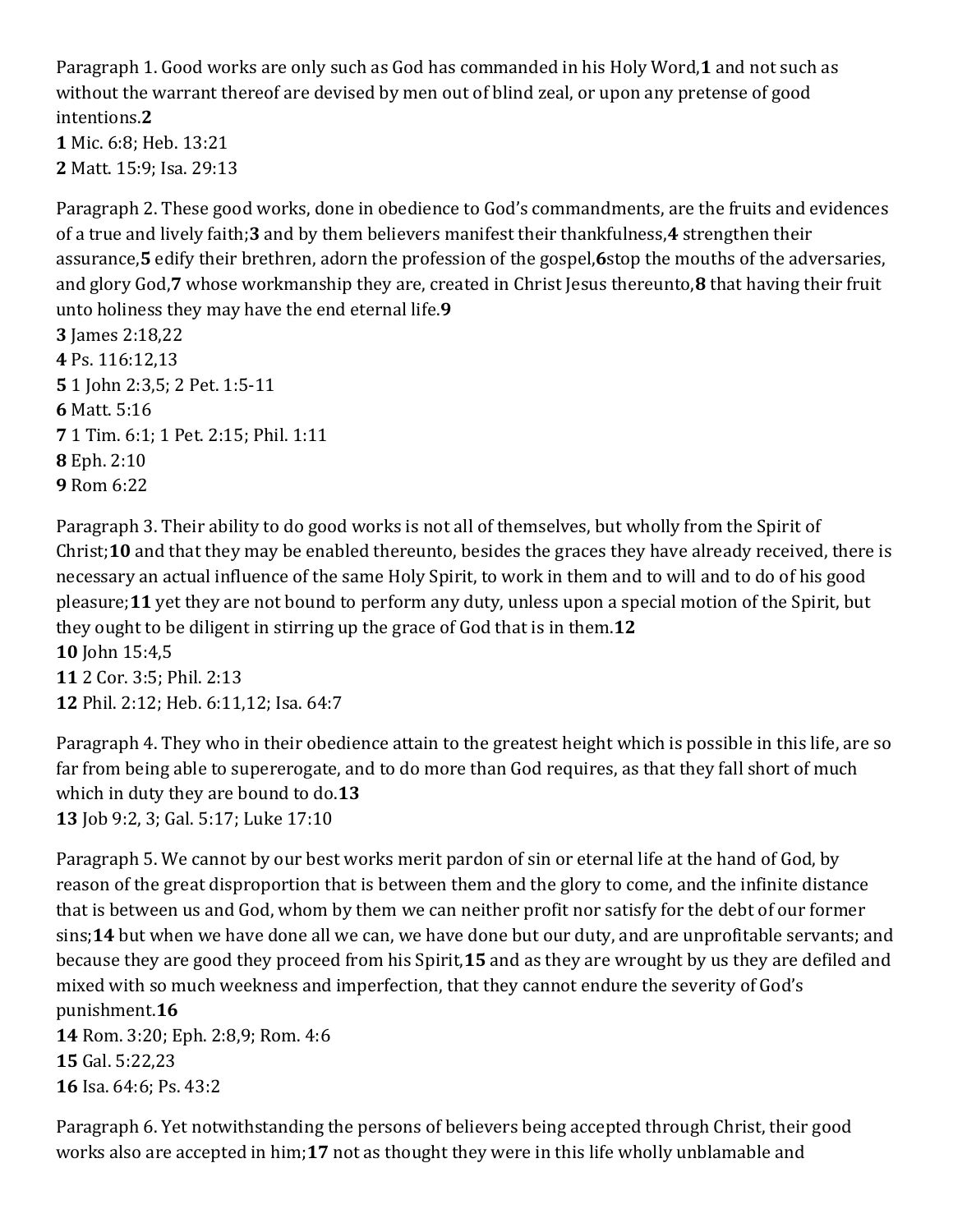unreprovable in God's sight, but that he, looking upon them in his Son, is pleased to accept and reward that which is sincere, although accompanied with many weaknesses and imperfection.**18 17** Eph. 1:5; 1 Pet. 1:5 **18** Matt. 25:21,23; Heb. 6:10

Paragraph 7. Works done by unregenerate men, although for the matter of them they may things which God commands, and of good use both to themselves and to others;**19** yet because they proceed not from a heart purified by faith,**20** nor are done in a right manner according to the Word,**21** nor to a right end, the glory of God,**22** they are therfore sinful, and cannot please God, nor make a man meet to receive the grace from God,**23** and yet their neglect fo them is more sinful and displeasing to God.**24**

 2 Kings 10:30; 1 Kings 21:27,29 Gen. 4:5; Heb. 11:4,6 1 Cor. 13:1 Matt. 6:2,5 Amos 5:21,22; Rom. 9:16; Titus 3:5 Job 21:14,15; Matt. 25:41-43

## **CHAPTER 17; OF THE PERSEVERANCE OF THE SAINTS**

Paragraph 1. Those whom God has accepted in the beloved, effectually called and sanctified by his Spirit, and given the precious faith of his elect unto, can neither totally nor finally fall from the state of grace, but shall certainly persevere therein to the end, and be eternally saved, seeing the gifts and callings of God are without repentance, from which source he still begets and nourishes in them faith, repentance, love, joy, hope, and all the graces of the Spirit unto immortality;**1** and though many storms and floods arise and beat against them, yet they shall never be able to take them off that foundation and rock which by faith they are fastened upon; notwithstanding, through unbelief and the temptations of Satan, the sensible sight of the light and love of God may for a time be clouded and obscured from them,**2** yet he is still the same, and they shall be sure to be kept by the power of God unto salvation, where they shall enjoy their purchased possession, they being engraved upon the palm of his hands, and their names having been written in the book of life from all eternity.**3 1** John 10:28,29; Phil. 1:6; 2 Tim. 2:19; 1 John 2:19 **2** Ps. 89:31,32; 1 Cor. 11:32

**3** Mal. 3:6

Paragraph 2. This perseverance of the saints depends not upon their own free will, but upon the immutability of the decree of election,**4** flowing from the free and unchangeable love of God the Father, upon the efficacy of the merit and intercession of Jesus Christ and union with him,**5** the oath of God,**6** the abiding of his Spirit, and the seed of God within them,**7** and the nature of the covenant of grace;**8** from all which ariseth also the certainty and infallibility thereof.

 Rom. 8:30, 9:11,16 Rom. 5:9, 10; John 14:19 Heb. 6:17,18 1 John 3:9 Jer. 32:40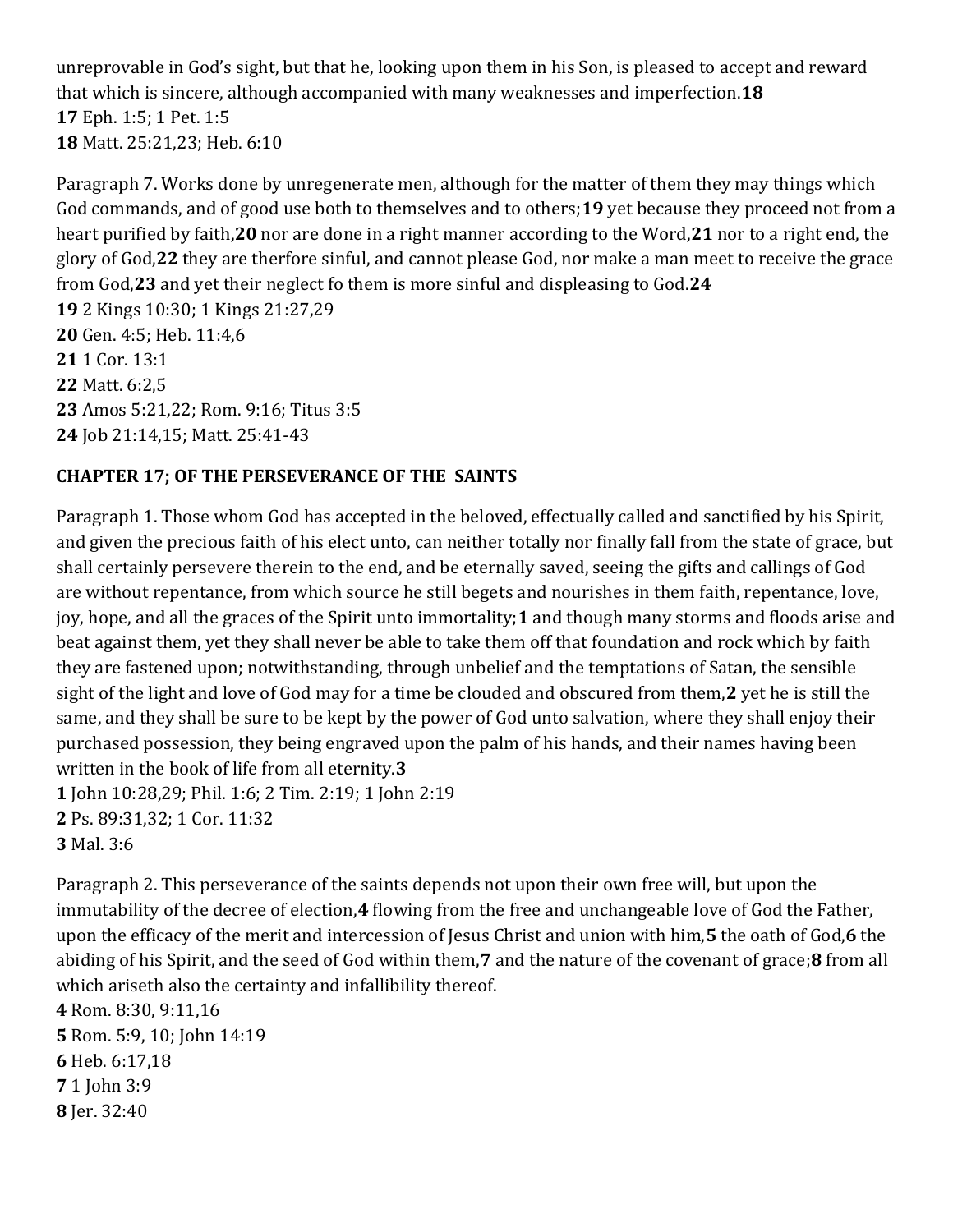Paragraph 3. And though they may, through the temptation of Satan and of the world, the prevalency of corruption remaining in them, and the neglect of means of their preservation, fall into grievous sins, and for a time continue therein,**9** whereby they incur God's displeasure and grieve his Holy Spirit,**10** come to have their graces and comforts impaired,**11** have their hearts hardened, and their consciences wounded,**12** hurt and scandalize others, and bring temporal judgments upon themselves,**13** yet shall they renew their repentance and be preserved through faith in Christ Jesus to the end.**14 9** Matt. 26:70,72,74 **10** Isa. 64:5,9; Eph. 4:30 **11** Ps. 51:10,12 **12** Ps. 32:3,4 **13** 2 Sam. 12:14 **14** Luke 22:32,61,62

### **CHAPTER 18; OF THE ASSURANCE OF GRACE AND SALVATION**

Paragraph 1. Although temporary believers and other unregenerate men, may vainly deceive themselves with false hopes and carnal presumptions of being in the favor of God and in a state of salvation, which hope of theirs shall perish;**1** yet such as truly believe in the Lord Jesus, and love him in sincerity, endeavouring to walk in all good conscience before him, may in this life be certainly assured that they are in the state of grace, and may rejoice in the hope of the glory of God,**2** which hope shall never make them ashamed.**3 1** Job 8:13,14; Matt. 7:22,23

**2** 1 John 2:3, 3:14,18,19,21,24, 5:13 **3** Rom. 5:2,5

Paragraph 2. This certainty is not a bare conjectural and probable persuasion grounded upon a fallible hope, but an infallible assurance of faith,**4** founded on the blood and righteousness of Christ revealed in the Gospel;**5** and also upon the inward evidence of those graces of the Spirit unto which promises are made,**6** and on the testimony of the Spirit of adoption, witnessing with our spirits that we are the children of God;**7** and, as a fruit thereof, keeping the heart both humble and holy.**8**

 Heb. 6:11,19 Heb. 6:17,18 2 Pet. 1:4,5,10,11 Rom. 8:15,16 1 John 3:1-3

Paragraph 3. This infallible assurance does not so belong to the essence of faith, but that a true believer may wait long, and struggle with many difficulties before he be partaker of it;**9** yet being enabled by the Spirit to know the things which are freely given him of God, he may, without extraordinary revelation, in the right use of means, attain thereunto:**10** and therefore it is the duty of every one to give all diligence to make his calling and election sure, that thereby his heart may be enlarged in peace and joy in the Holy Spirit, in love and thankfulness to God, and in strength and cheerfulness in the duties of obedience, the proper fruits of this assurance;**11** -so far is it from inclining men to looseness.**12 9** Isa. 50:10; Ps. 88; Ps. 77:1-12 **10** 1 John 4:13; Heb. 6:11,12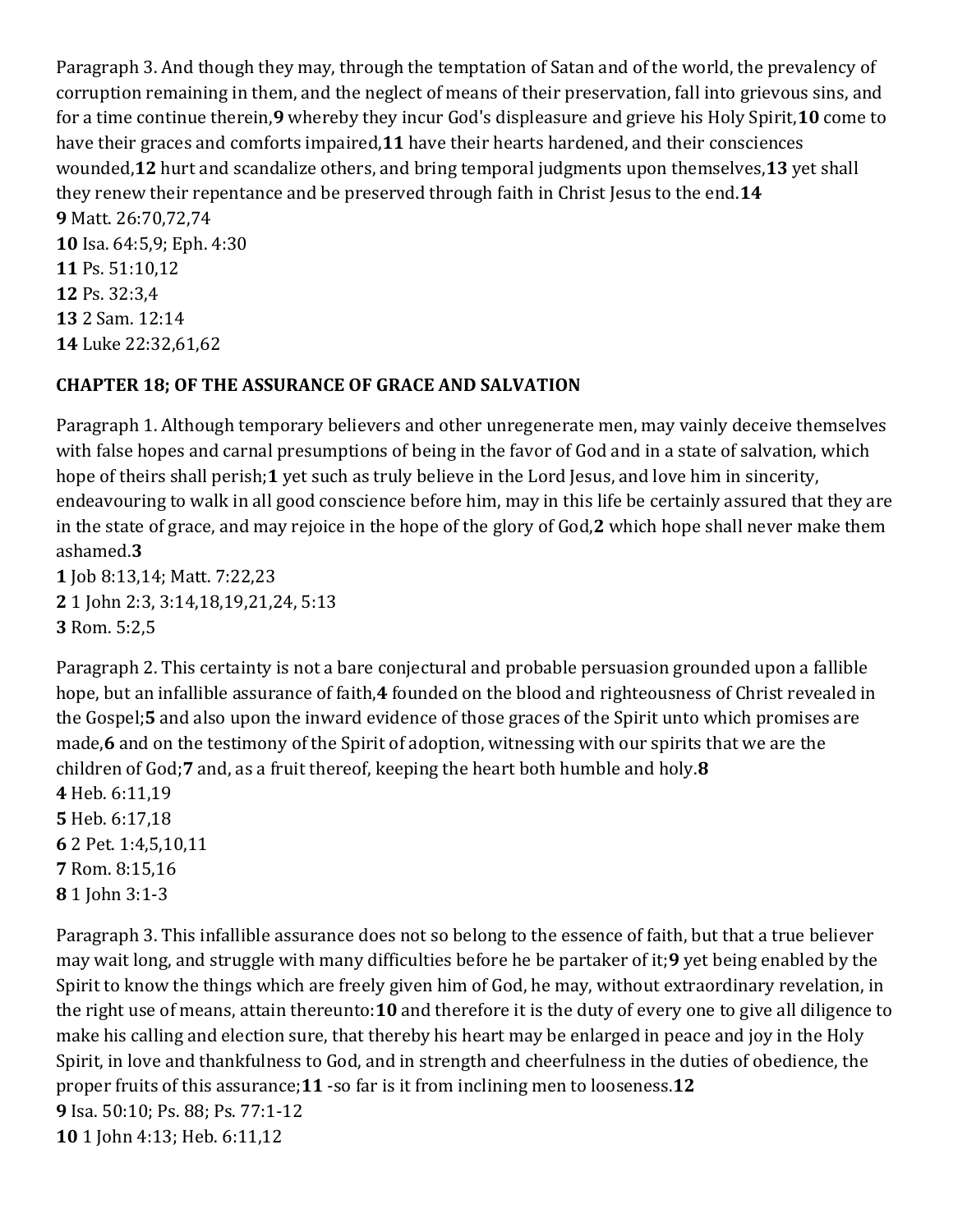**11** Rom. 5:1,2,5, 14:17; Ps. 119:32 **12** Rom. 6:1,2; Titus 2:11,12,14

Paragraph 4. True believers may have the assurance of their salvation divers ways shaken, diminished, and intermitted; as by negligence in preserving of it,**13** by falling into some special sin which wounds the conscience and grieves the Spirit;**14** by some sudden or vehement temptation,**15** by God's withdrawing the light of his countenance, and suffering even such as fear him to walk in darkness and to have no light,**16** yet are they never destitute of the seed of God**17** and life of faith,**18** that love of Christ and the brethren, that sincerity of heart and conscience of duty out of which, by the operation of the Spirit, this assurance may in due time be revived,**19** and by the which, in the meantime, they are preserved from utter despair.**20**

 Cant. 5:2,3,6 Ps. 51:8,12,14 Ps. 116:11; 77:7,8, 31:22 **16** Ps. 30:7 1 John 3:9 Luke 22:32 Ps. 42:5,11 Lam. 3:26-31

## **CHAPTER 19; OF THE LAW OF GOD**

Paragraph 1. God gave to Adam a law of universal obedience written in his heart, and a particular precept of not eating the fruit of the tree of knowledge of good and evil;**1** by which he bound him and all his posterity to personal, entire, exact, and perpetual obedience;**2**promised life upon the fulfilling, and threatened death upon the breach of it, and endued him with power and ability to keep it.**3 1** Gen. 1:27; Eccles. 7:29

**2** Rom. 10:5 **3** Gal. 3:10,12

Paragraph 2. The same law that was first written in the heart of man continued to be a perfect rule of righteousness after the fall,**4** and was delivered by God upon Mount Sinai, in ten commandments, and written in two tables, the four first containing our duty towards God, and the other six, our duty to man.**5 4** Rom. 2:14,15 **5** Deut. 10:4

Paragraph 3. Besides this law, commonly called moral, God was pleased to give to the people of Israel ceremonial laws, containing several typical ordinances, partly of worship, prefiguring Christ, his graces, actions, sufferings, and benefits;**6** and partly holding forth divers instructions of moral duties,**7** all which ceremonial laws being appointed only to the time of reformation, are, by Jesus Christ the true Messiah and only law-giver, who was furnished with power from the Father for that end abrogated and taken away.**8**

**6** Heb. 10:1; Col. 2:17 **7** 1 Cor. 5:7 **8** Col. 2:14,16,17; Eph. 2:14,16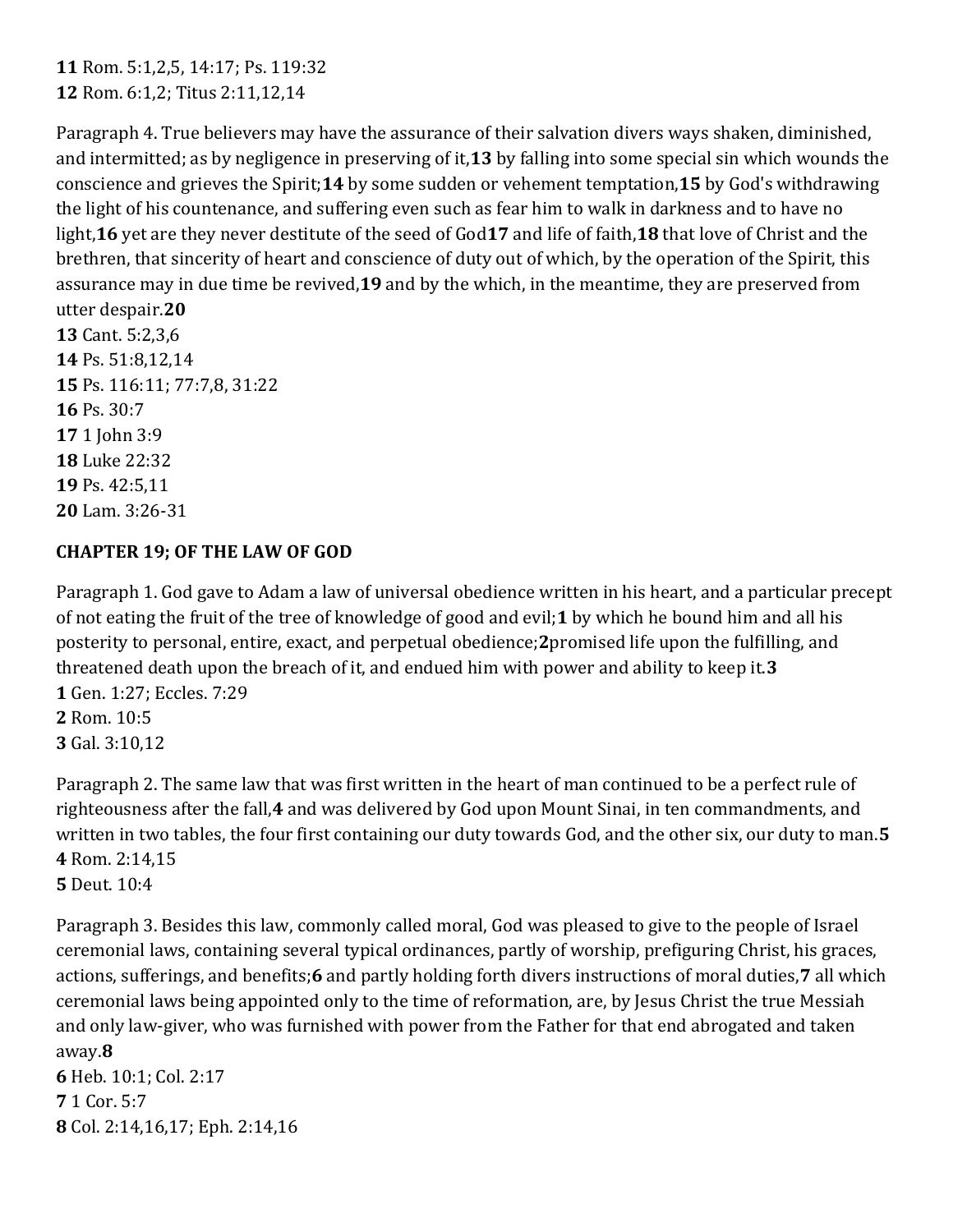Paragraph 4. To them also he gave sundry judicial laws, which expired together with the state of that people, not obliging any now by virtue of that institution; their general equity only being of modern use.**9 9** 1 Cor. 9:8-10

Paragraph 5. The moral law does for ever bind all, as well justified persons as others, to the obedience thereof,**10** and that not only in regard of the matter contained in it, but also in respect of the authority of God the Creator, who gave it;**11** neither does Christ in the Gospel any way dissolve, but much strengthen this obligation.**12 10** Rom. 13:8-10; James 2:8,10-12 **11** James 2:10,11

**12** Matt. 5:17-19; Rom. 3:31

Paragraph 6. Although true believers are not under the law as a covenant of works, to be thereby justified or condemned,**13** yet it is of great use to them as well as to others, in that as a rule of life, informing them of the will of God and their duty, it directs and binds them to walk accordingly; discovering also the sinful pollutions of their natures, hearts, and lives, so as examining themselves thereby, they may come to further conviction of, humiliation for, and hatred against, sin;**14** together with a clearer sight of the need they have of Christ and the perfection of his obedience; it is likewise of use to the regenerate to restrain their corruptions, in that it forbids sin; and the threatenings of it serve to show what even their sins deserve, and what afflictions in this life they may expect for them, although freed from the curse and unallayed rigour thereof. The promises of it likewise show them God's approbation of obedience, and what blessings they may expect upon the performance thereof, though not as due to them by the law as a covenant of works; so as man's doing good and refraining from evil, because the law encourages to the one and deters from the other, is no evidence of his being under the law and not under grace.**15 13** Rom. 6:14; Gal. 2:16; Rom. 8:1, 10:4 **14** Rom. 3:20, 7:7, etc.

**15** Rom. 6:12-14; 1 Pet. 3:8-13

Paragraph 7. Neither are the aforementioned uses of the law contrary to the grace of the Gospel, but do sweetly comply with it,**16** the Spirit of Christ subduing and enabling the will of man to do that freely and cheerfully which the will of God, revealed in the law, requires to be done.**17 16** Gal. 3:21 **17** Ezek. 36:27

# **CHAPTER 20; OF THE GOSPEL AND OF THE EXTENT OF THE GRACE THEREOF**

Paragraph 1. The covenant of works being broken by sin, and made unprofitable unto life, God was pleased to give forth the promise of Christ, the seed of the woman, as the means of calling the elect, and begetting in them faith and repentance;**1** in this promise the gospel, as to the substance of it, was revealed, and [is] therein effectual for the conversion and salvation of sinners.**2**

**1** Gen. 3:15

**2** Rev. 13:8

Paragraph 2. This promise of Christ, and salvation by him, is revealed only by the Word of God;**3** neither do the works of creation or providence, with the light of nature, make discovery of Christ, or of grace by him, so much as in a general or obscure way;**4** much less that men destitute of the revelation of Him by